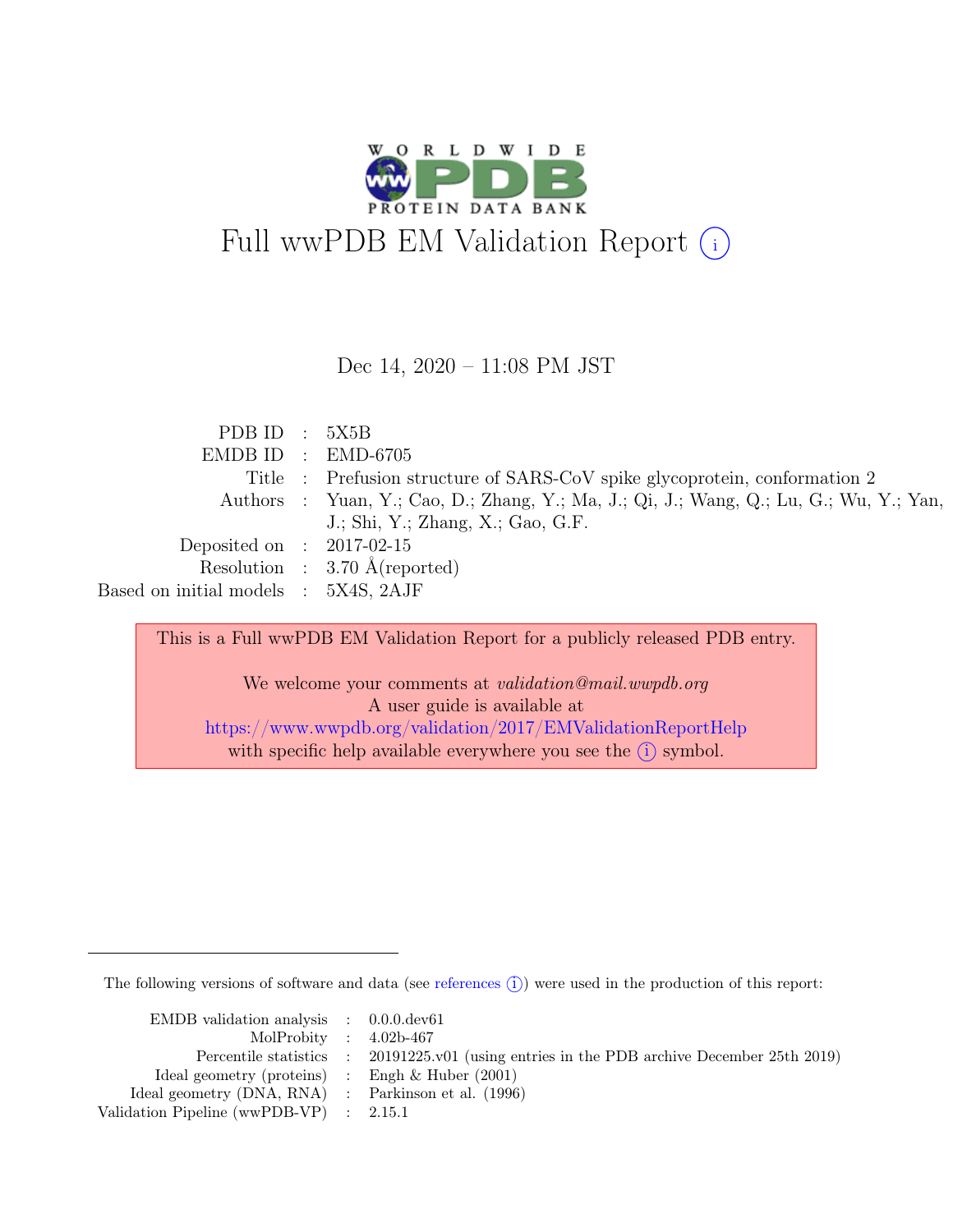# 1 Overall quality at a glance  $(i)$

The following experimental techniques were used to determine the structure: ELECTRON MICROSCOPY

The reported resolution of this entry is 3.70 Å.

Percentile scores (ranging between 0-100) for global validation metrics of the entry are shown in the following graphic. The table shows the number of entries on which the scores are based.



Sidechain outliers  $\boxed{}$  154315 3826

The table below summarises the geometric issues observed across the polymeric chains and their fit to the map. The red, orange, yellow and green segments of the bar indicate the fraction of residues that contain outliers for  $\geq=3, 2, 1$  and 0 types of geometric quality criteria respectively. A grey segment represents the fraction of residues that are not modelled. The numeric value for each fraction is indicated below the corresponding segment, with a dot representing fractions  $\epsilon = 5\%$ The upper red bar (where present) indicates the fraction of residues that have poor fit to the EM map (all-atom inclusion  $\langle 40\% \rangle$ ). The numeric value is given above the bar.

| Mol | $\overline{\text{Chain}}$ Length | Quality of chain |     |  |     |  |  |
|-----|----------------------------------|------------------|-----|--|-----|--|--|
|     |                                  | 29%              |     |  |     |  |  |
|     | 1228                             | 66%              | 17% |  | 16% |  |  |
|     |                                  | 22%              |     |  |     |  |  |
|     | 1228                             | 69%              | 17% |  | 14% |  |  |
|     |                                  | 20%              |     |  |     |  |  |
|     | 1228                             | 68%              | 17% |  | 14% |  |  |

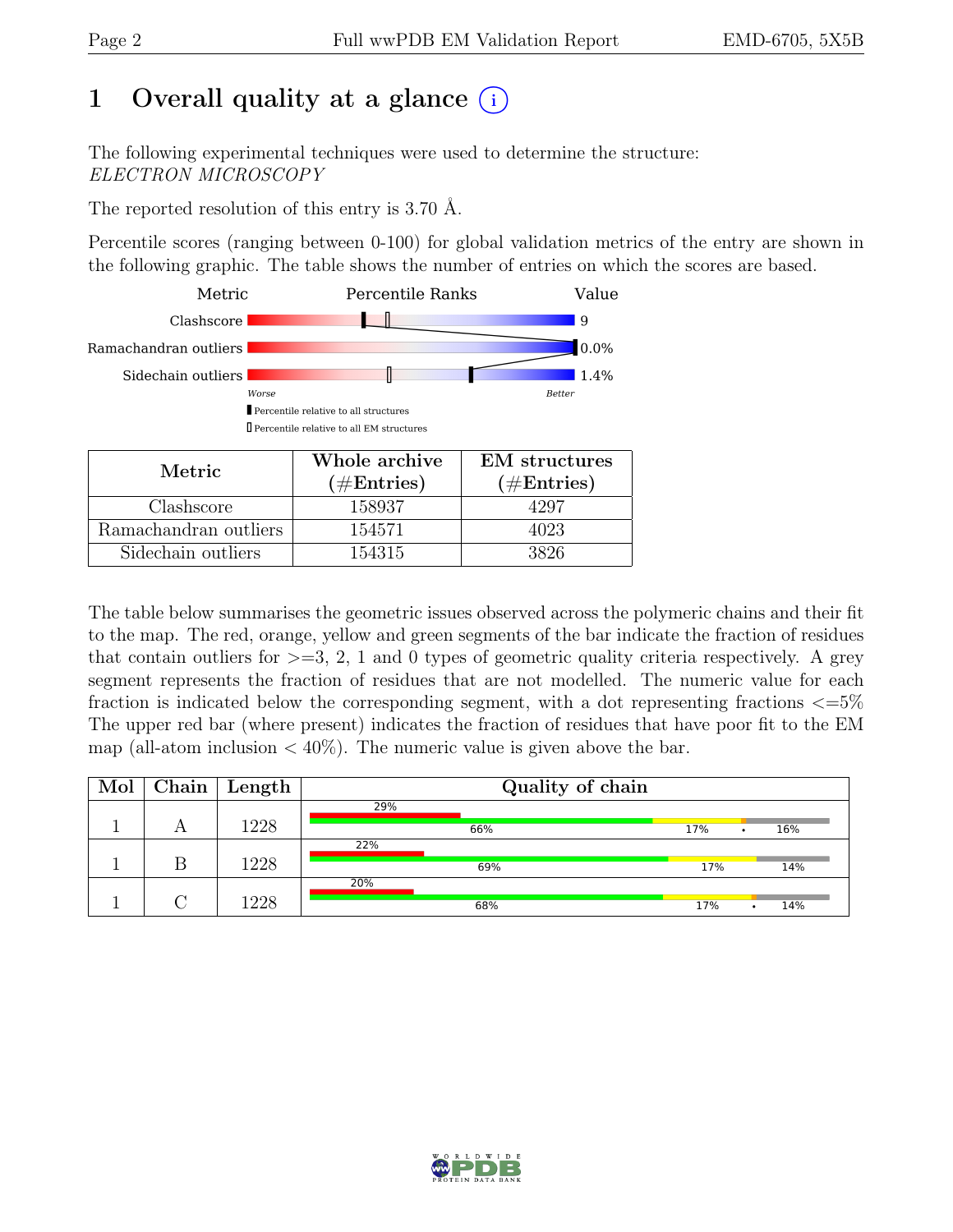# 2 Entry composition (i)

There is only 1 type of molecule in this entry. The entry contains 24541 atoms, of which 0 are hydrogens and 0 are deuteriums.

In the tables below, the AltConf column contains the number of residues with at least one atom in alternate conformation and the Trace column contains the number of residues modelled with at most 2 atoms.

| Mol       |      | Chain   Residues | Atoms   |           |                  |     |  | $\mathrm{AltConf} \mid \mathrm{Trace}$ |  |
|-----------|------|------------------|---------|-----------|------------------|-----|--|----------------------------------------|--|
|           |      | 1033             |         | Total C   | N                |     |  |                                        |  |
|           |      | 8085             | 5164    | 1338      | 1540             | 43  |  |                                        |  |
|           | B    |                  |         | Total C   | N                |     |  |                                        |  |
|           | 1053 | 8228             |         | 5257 1362 | 1565             | -44 |  |                                        |  |
| $\bigcap$ |      |                  | Total C | N         | $\left( \right)$ |     |  |                                        |  |
|           | 1053 | 8228             | 5257    | 1362      | 1565             | 44  |  |                                        |  |

• Molecule 1 is a protein called Spike glycoprotein.

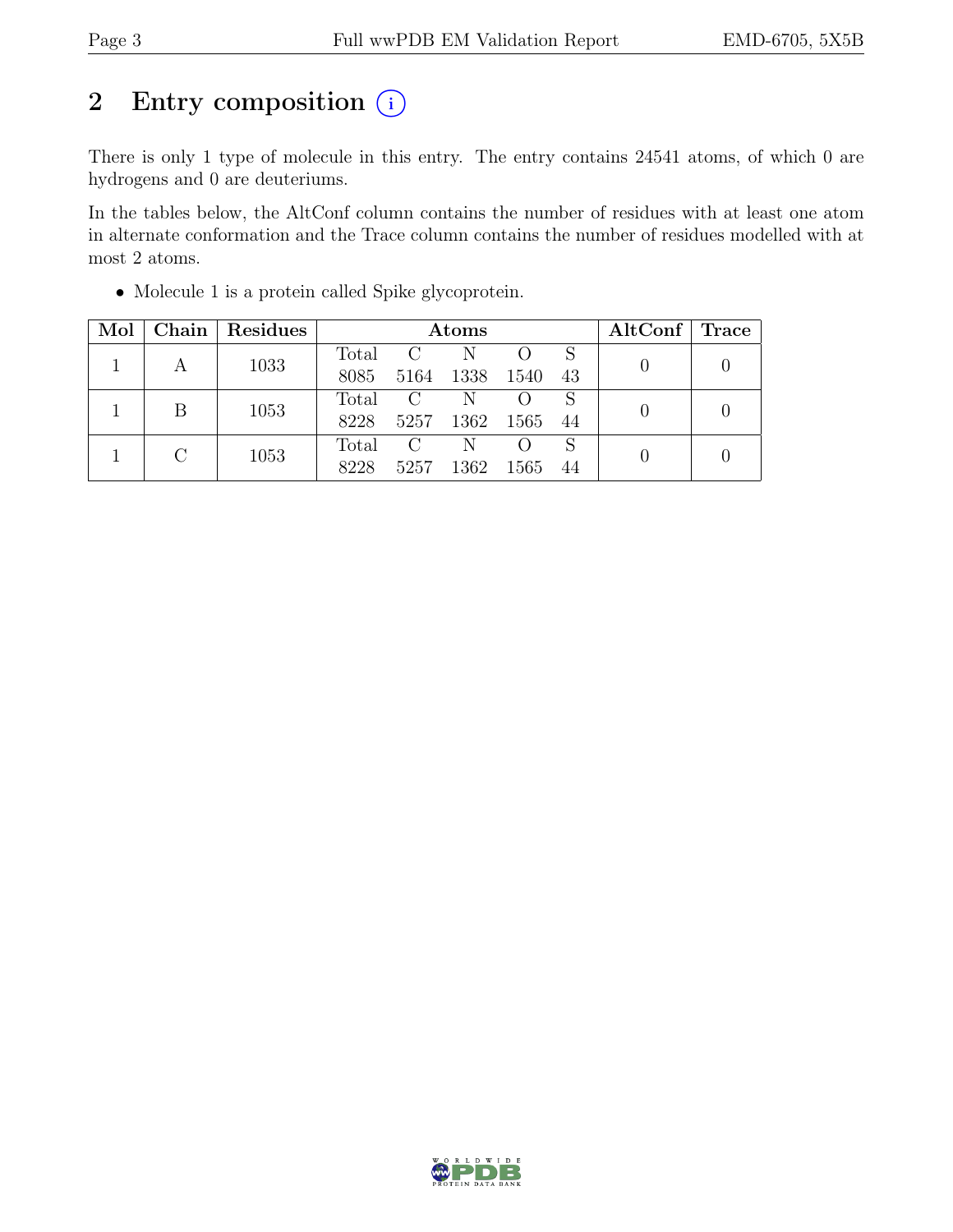# <span id="page-3-0"></span>3 Residue-property plots  $(i)$

These plots are drawn for all protein, RNA, DNA and oligosaccharide chains in the entry. The first graphic for a chain summarises the proportions of the various outlier classes displayed in the second graphic. The second graphic shows the sequence view annotated by issues in geometry and atom inclusion in map density. Residues are color-coded according to the number of geometric quality criteria for which they contain at least one outlier: green  $= 0$ , yellow  $= 1$ , orange  $= 2$ and red = 3 or more. A red diamond above a residue indicates a poor fit to the EM map for this residue (all-atom inclusion  $\langle 40\% \rangle$ ). Stretches of 2 or more consecutive residues without any outlier are shown as a green connector. Residues present in the sample, but not in the model, are shown in grey.

• Molecule 1: Spike glycoprotein



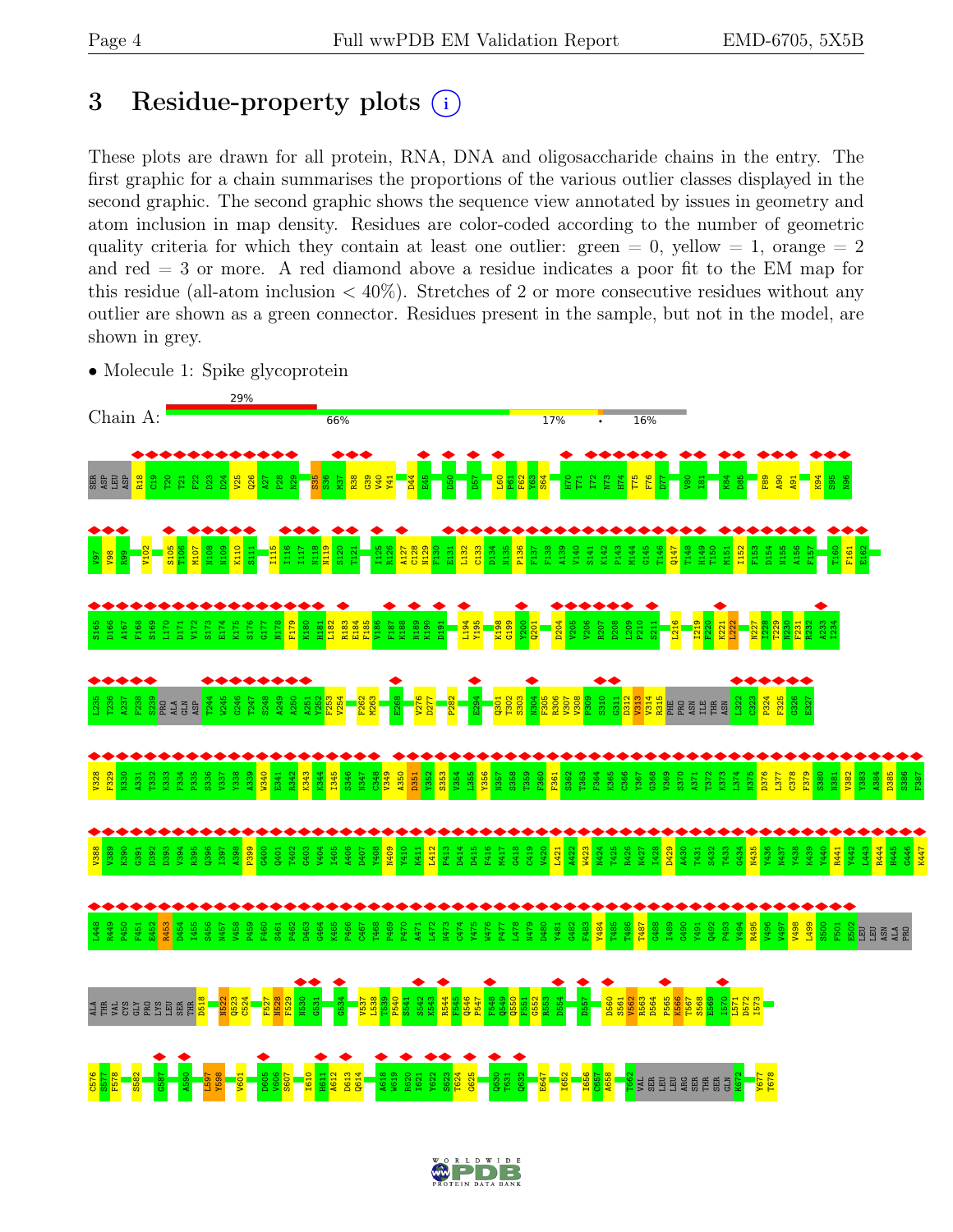

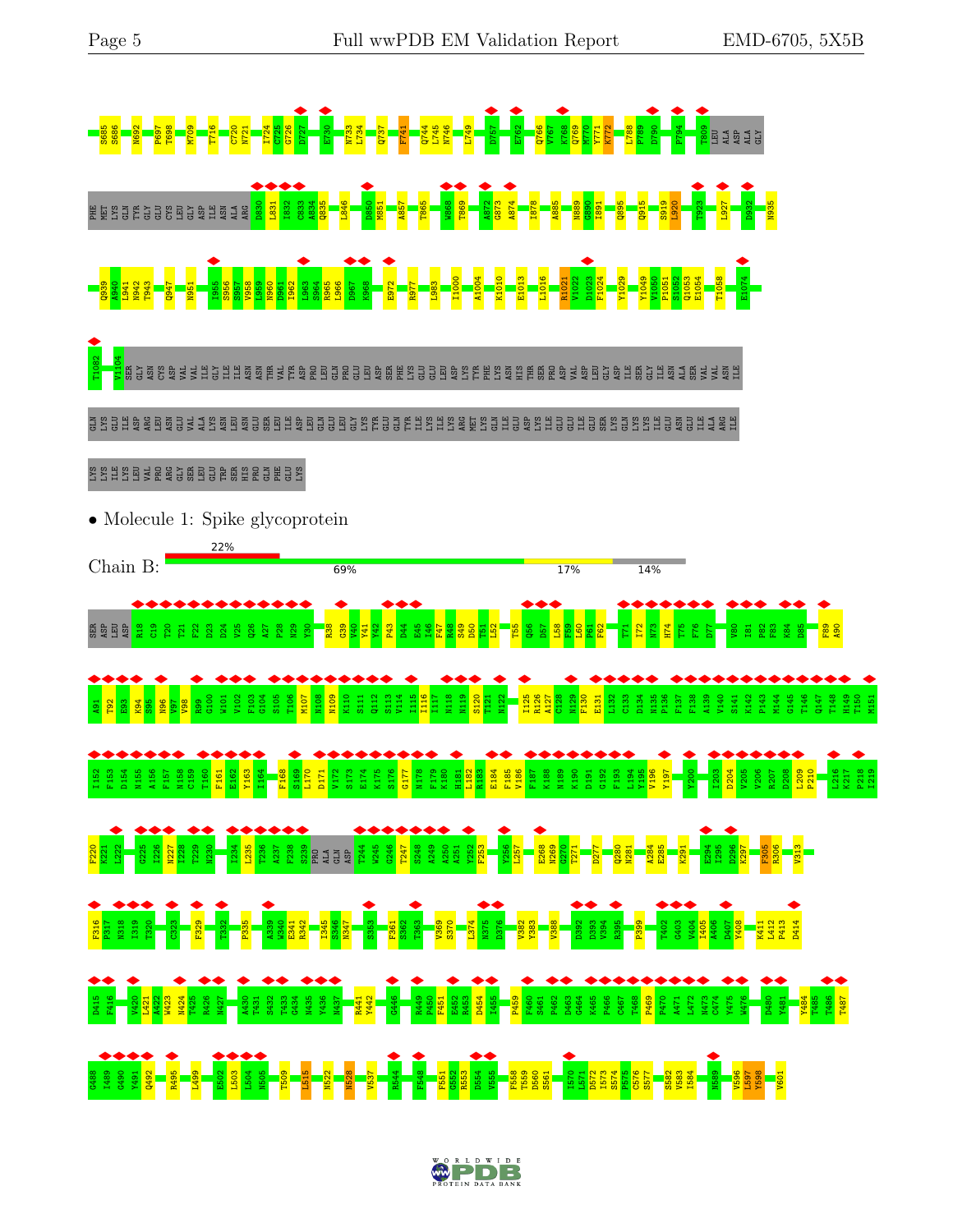

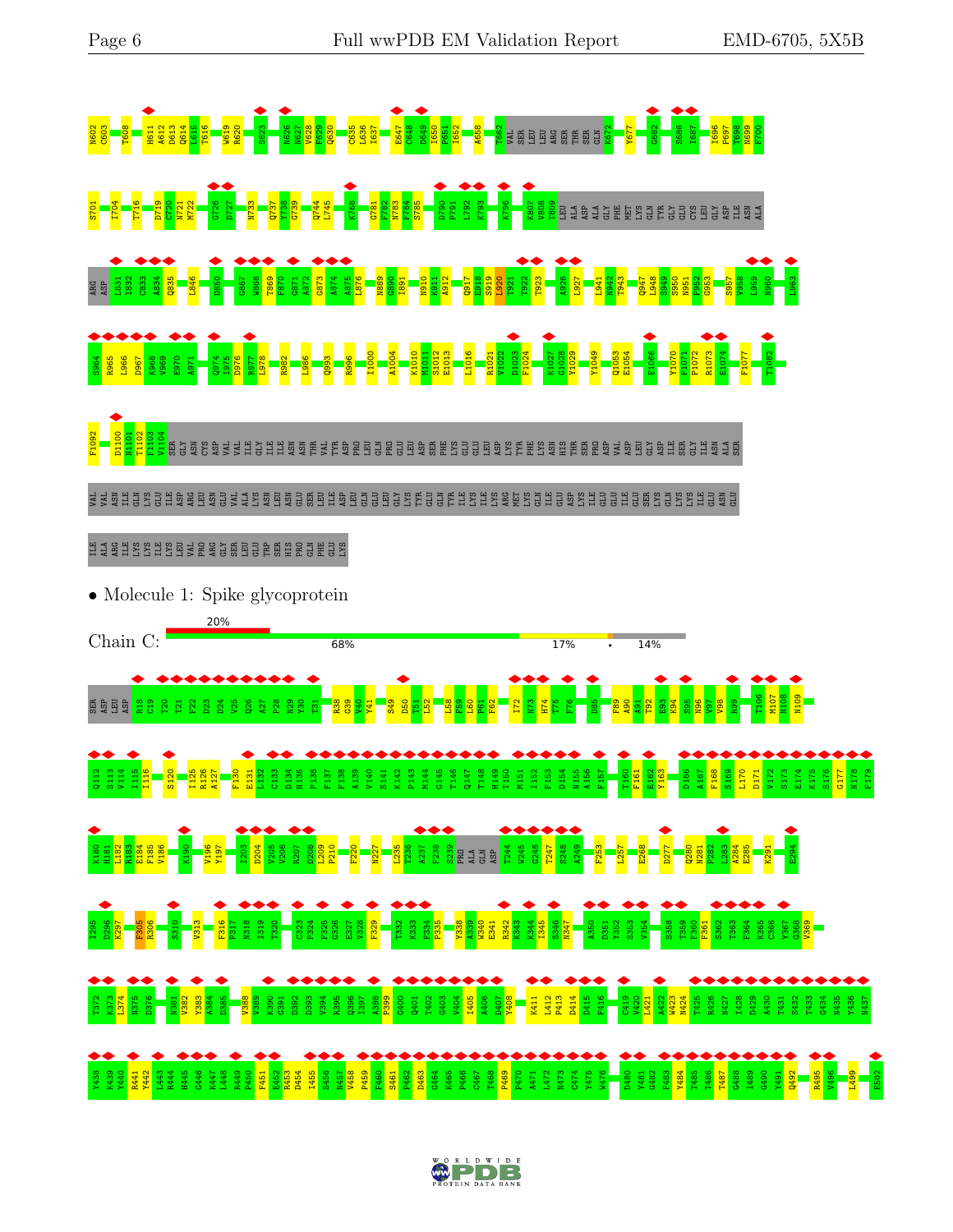

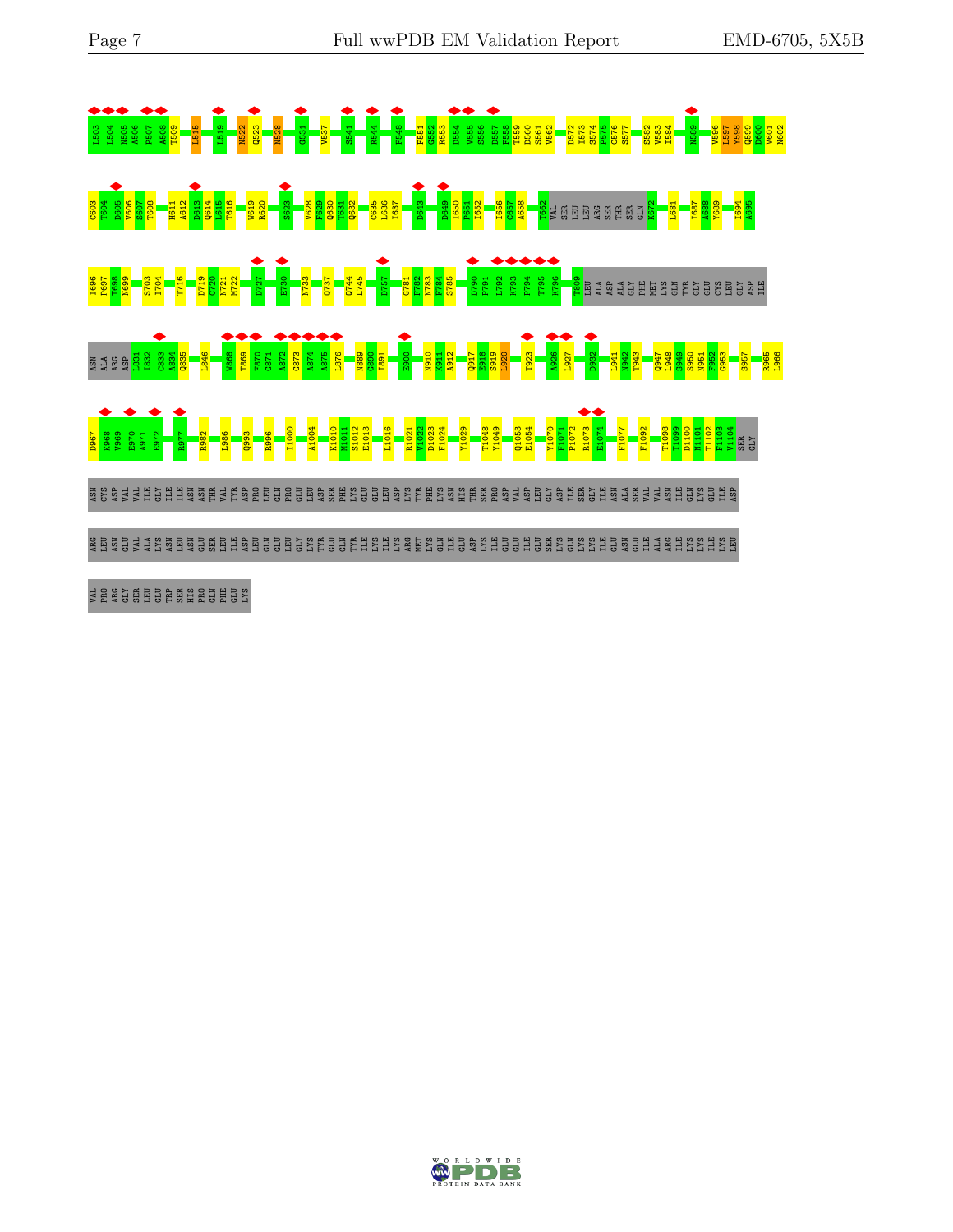# 4 Experimental information  $\bigcirc$

| Property                           | Value                          | <b>Source</b>                  |
|------------------------------------|--------------------------------|--------------------------------|
| EM reconstruction method           | <b>SINGLE PARTICLE</b>         | Depositor                      |
| Imposed symmetry                   | POINT, Not provided            |                                |
| Number of particles used           | 60000                          | Depositor                      |
| Resolution determination method    | FSC 0.143 CUT-OFF              | Depositor                      |
| CTF correction method              | PHASE FLIPPING AND AMPLITUDE   | Depositor                      |
|                                    | CORRECTION                     |                                |
| Microscope                         | FEI TITAN KRIOS                | Depositor                      |
| Voltage (kV)                       | 300                            | Depositor                      |
| Electron dose $(e^-/\text{\AA}^2)$ | 8                              | Depositor                      |
| Minimum defocus (nm)               | Not provided                   |                                |
| Maximum defocus (nm)               | Not provided                   |                                |
| Magnification                      | Not provided                   |                                |
| Image detector                     | GATAN K2 SUMMIT (4k x 4k)      | Depositor                      |
| Maximum map value                  | 0.207                          | Depositor                      |
| Minimum map value                  | $-0.112$                       | Depositor                      |
| Average map value                  | 0.001                          | Depositor                      |
| Map value standard deviation       | 0.007                          | Depositor                      |
| Recommended contour level          | 0.0407                         | $\overline{\text{De}}$ positor |
| Map size $(A)$                     | 260.0, 260.0, 260.0            | wwPDB                          |
| Map dimensions                     | $\overline{200, 200, 200}$     | wwPDB                          |
| Map angles $(°)$                   | $\overline{90.0}$ , 90.0, 90.0 | wwPDB                          |
| Pixel spacing $(A)$                | 1.3, 1.3, 1.3                  | Depositor                      |

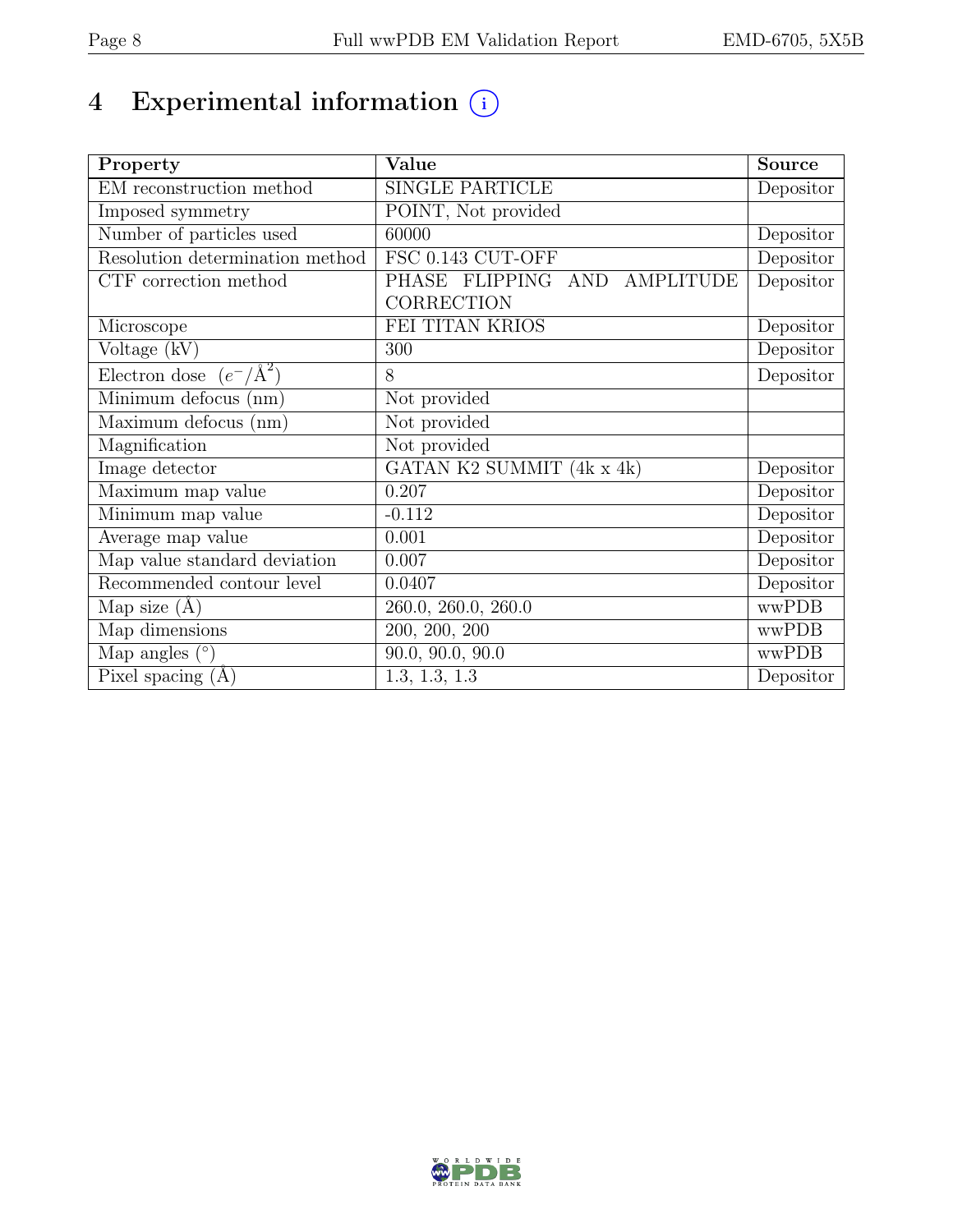# 5 Model quality  $(i)$

## 5.1 Standard geometry  $(i)$

The Z score for a bond length (or angle) is the number of standard deviations the observed value is removed from the expected value. A bond length (or angle) with  $|Z| > 5$  is considered an outlier worth inspection. RMSZ is the root-mean-square of all Z scores of the bond lengths (or angles).

| Mol | ${\rm Chain}$ |             | Bond lengths        | Bond angles |                     |  |
|-----|---------------|-------------|---------------------|-------------|---------------------|--|
|     |               | <b>RMSZ</b> | # $ Z >5$           | RMSZ        | $\# Z  > 5$         |  |
|     |               | 0.37        | 1/8277<br>$(0.0\%)$ | 0.61        | $6/11257$ $(0.1\%)$ |  |
|     | В             | 0.36        | 0/8426              | 0.60        | $5/11467$ $(0.0\%)$ |  |
|     |               | 0.36        | 0/8426              | 0.60        | $5/11467$ $(0.0\%)$ |  |
| All | All           | 0.36        | /25129<br>$(0.0\%)$ | 0.60        | 16/34191            |  |

Chiral center outliers are detected by calculating the chiral volume of a chiral center and verifying if the center is modelled as a planar moiety or with the opposite hand.A planarity outlier is detected by checking planarity of atoms in a peptide group, atoms in a mainchain group or atoms of a sidechain that are expected to be planar.

|  | Mol   Chain   $\#\text{Chirality outliers}$   $\#\text{Planarity outliers}$ |
|--|-----------------------------------------------------------------------------|
|  |                                                                             |
|  |                                                                             |
|  |                                                                             |
|  |                                                                             |

All (1) bond length outliers are listed below:

|  |                   | $\sqrt{ \text{Mol} }$ Chain   Res   Type   Atoms   Z |               | $\vert$ Observed( $\AA$ ) $\vert$ Ideal( $\AA$ ) |  |
|--|-------------------|------------------------------------------------------|---------------|--------------------------------------------------|--|
|  | $222$   LEU   C-N |                                                      | $\vert$ -5.06 |                                                  |  |

All (16) bond angle outliers are listed below:

| Mol | Chain         | Res | <b>Type</b> | Atoms       | Z    | Observed $(°)$ | Ideal <sup>(o)</sup> |
|-----|---------------|-----|-------------|-------------|------|----------------|----------------------|
|     | В             | 515 | LEU         | $CA-CB-CG$  | 7.30 | 132.10         | 115.30               |
|     | С             | 515 | LEU         | $CA$ -CB-CG | 7.30 | 132.09         | 115.30               |
|     | В             | 920 | LEU         | $CA-CB-CG$  | 7.29 | 132.08         | 115.30               |
|     | $\Gamma$      | 920 | LEU         | $CA-CB-CG$  | 7.27 | 132.02         | 115.30               |
|     | А             | 920 | LEU         | $CA-CB-CG$  | 7.23 | 131.93         | 115.30               |
|     | В             | 927 | LEU         | $CA-CB-CG$  | 7.23 | 131.93         | 115.30               |
| 1   | $\mathcal{C}$ | 927 | LEU         | $CA$ -CB-CG | 7.21 | 131.88         | 115.30               |
|     | А             | 927 | LEU         | $CA-CB-CG$  | 6.62 | 130.53         | 115.30               |
|     | В             | 597 | LEU         | $CA-CB-CG$  | 6.08 | 129.28         | 115.30               |

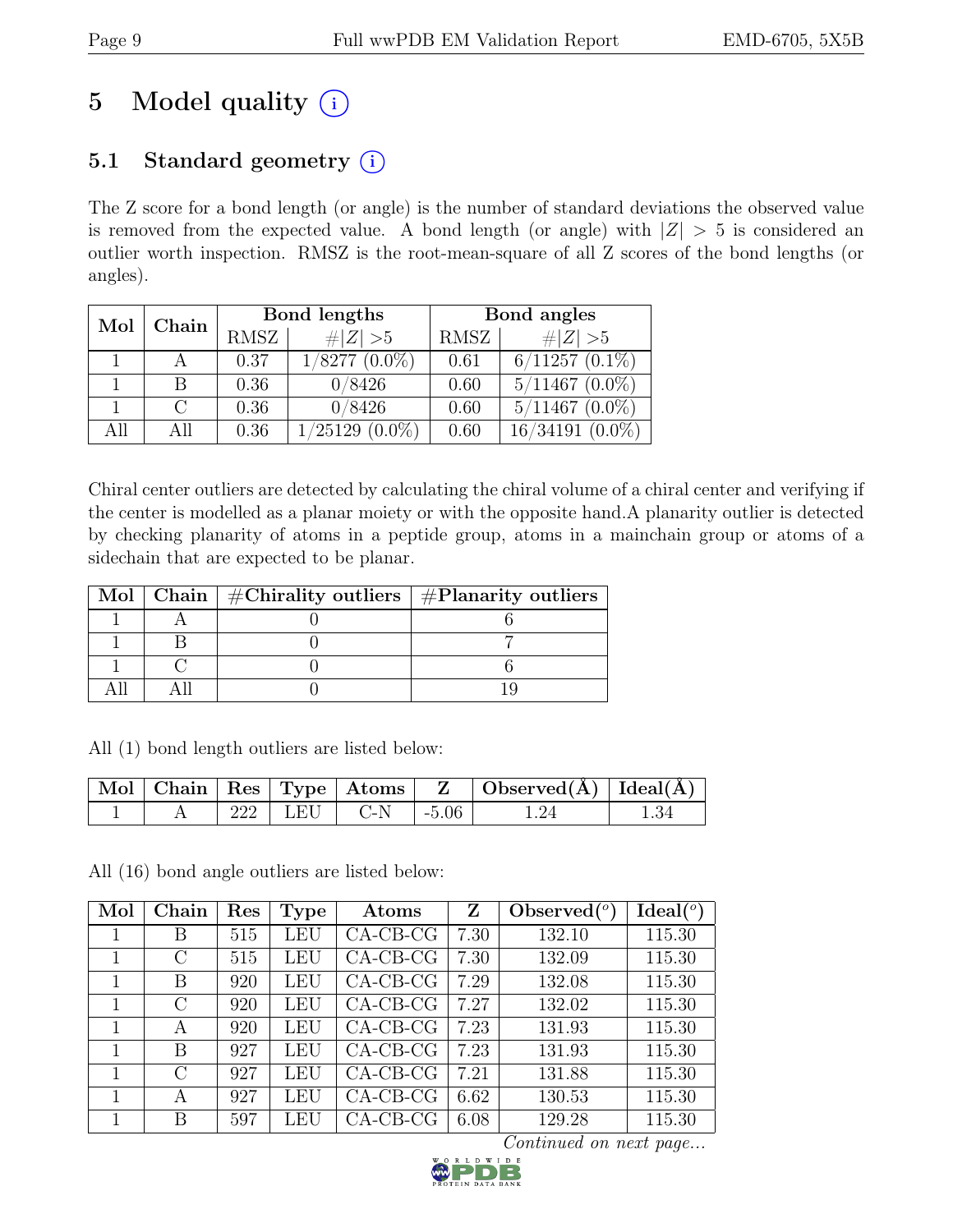| Mol | Chain   | Res | <b>Type</b> | Atoms      | Z    | Observed $({}^{\circ})$ | Ideal $(°)$ |
|-----|---------|-----|-------------|------------|------|-------------------------|-------------|
|     | $\rm C$ | 597 | LEU         | $CA-CB-CG$ | 6.08 | 129.28                  | 115.30      |
|     | С       | 846 | LEU         | $CA-CB-CG$ | 5.92 | 128.91                  | 115.30      |
|     | B       | 846 | LEU         | $CA-CB-CG$ | 5.91 | 128.89                  | 115.30      |
|     | А       | 303 | <b>SER</b>  | $N$ -CA-C  | 5.61 | 126.16                  | 111.00      |
|     | А       | 597 | LEU         | $CA-CB-CG$ | 5.29 | 127.48                  | 115.30      |
|     | A       | 846 | LEU         | $CA-CB-CG$ | 5.19 | 127.23                  | 115.30      |
|     |         | 749 | LEU         | $CA-CB-CG$ | 5.12 | 127.09                  | 115.30      |

There are no chirality outliers.

| Mol            | ${\rm Chain}$           | $\operatorname{Res}% \left\vert \mathcal{H}\right\vert =\operatorname*{Res}_{\left\vert \mathcal{H}\right\vert }% \left\vert \mathcal{H}% \right\vert =\operatorname*{Res}_{\left\vert \mathcal{H}\right\vert }% \left\vert \mathcal{H}% \right\vert =\operatorname*{Res}_{\left\vert \mathcal{H}\right\vert }% \left\vert \mathcal{H}% \right\vert =\operatorname*{Res}_{\left\vert \mathcal{H}\right\vert }% \left\vert \mathcal{H}% \right\vert =\operatorname*{Res}_{\left\vert \mathcal{H}\right\vert }% \left\vert \mathcal{H}% \right\vert =\operatorname*{Res}_{\left\vert \mathcal{$ | Type       | Group   |
|----------------|-------------------------|-----------------------------------------------------------------------------------------------------------------------------------------------------------------------------------------------------------------------------------------------------------------------------------------------------------------------------------------------------------------------------------------------------------------------------------------------------------------------------------------------------------------------------------------------------------------------------------------------|------------|---------|
| $\mathbf{1}$   | А                       | 301                                                                                                                                                                                                                                                                                                                                                                                                                                                                                                                                                                                           | <b>GLN</b> | Peptide |
| $\mathbf{1}$   | A                       | 302                                                                                                                                                                                                                                                                                                                                                                                                                                                                                                                                                                                           | <b>THR</b> | Peptide |
| $\mathbf{1}$   | А                       | 35                                                                                                                                                                                                                                                                                                                                                                                                                                                                                                                                                                                            | <b>SER</b> | Peptide |
| $\mathbf{1}$   | A                       | 598                                                                                                                                                                                                                                                                                                                                                                                                                                                                                                                                                                                           | TYR        | Peptide |
| $\mathbf{1}$   | A                       | 726                                                                                                                                                                                                                                                                                                                                                                                                                                                                                                                                                                                           | GLY        | Peptide |
| $\overline{1}$ | А                       | 741                                                                                                                                                                                                                                                                                                                                                                                                                                                                                                                                                                                           | PHE        | Peptide |
| $\mathbf 1$    | Β                       | 305                                                                                                                                                                                                                                                                                                                                                                                                                                                                                                                                                                                           | <b>PHE</b> | Peptide |
| $\mathbf 1$    | B                       | 316                                                                                                                                                                                                                                                                                                                                                                                                                                                                                                                                                                                           | PHE        | Peptide |
| $\mathbf 1$    | $\overline{\mathrm{B}}$ | 598                                                                                                                                                                                                                                                                                                                                                                                                                                                                                                                                                                                           | <b>TYR</b> | Peptide |
| $\mathbf 1$    | Β                       | 616                                                                                                                                                                                                                                                                                                                                                                                                                                                                                                                                                                                           | THR        | Peptide |
| $\mathbf{1}$   | Β                       | 701                                                                                                                                                                                                                                                                                                                                                                                                                                                                                                                                                                                           | <b>SER</b> | Peptide |
| $\mathbf{1}$   | Β                       | 947                                                                                                                                                                                                                                                                                                                                                                                                                                                                                                                                                                                           | <b>GLN</b> | Peptide |
| $\overline{1}$ | B                       | 967                                                                                                                                                                                                                                                                                                                                                                                                                                                                                                                                                                                           | ASP        | Peptide |
| $\overline{1}$ | $\overline{C}$          | 305                                                                                                                                                                                                                                                                                                                                                                                                                                                                                                                                                                                           | <b>PHE</b> | Peptide |
| $\mathbf{1}$   | $\overline{\rm C}$      | 316                                                                                                                                                                                                                                                                                                                                                                                                                                                                                                                                                                                           | <b>PHE</b> | Peptide |
| $\mathbf{1}$   | $\overline{\rm C}$      | 598                                                                                                                                                                                                                                                                                                                                                                                                                                                                                                                                                                                           | <b>TYR</b> | Peptide |
| $\mathbf 1$    | $\overline{\rm C}$      | 616                                                                                                                                                                                                                                                                                                                                                                                                                                                                                                                                                                                           | THR        | Peptide |
| $\mathbf 1$    | $\overline{\rm C}$      | 947                                                                                                                                                                                                                                                                                                                                                                                                                                                                                                                                                                                           | <b>GLN</b> | Peptide |
| 1              | $\overline{C}$          | 967                                                                                                                                                                                                                                                                                                                                                                                                                                                                                                                                                                                           | ASP        | Peptide |

All (19) planarity outliers are listed below:

## 5.2 Too-close contacts  $(i)$

In the following table, the Non-H and H(model) columns list the number of non-hydrogen atoms and hydrogen atoms in the chain respectively. The H(added) column lists the number of hydrogen atoms added and optimized by MolProbity. The Clashes column lists the number of clashes within the asymmetric unit, whereas Symm-Clashes lists symmetry-related clashes.

|  |  |       |     | Mol   Chain   Non-H   H(model)   H(added)   Clashes   Symm-Clashes |
|--|--|-------|-----|--------------------------------------------------------------------|
|  |  | 7859. | 198 |                                                                    |

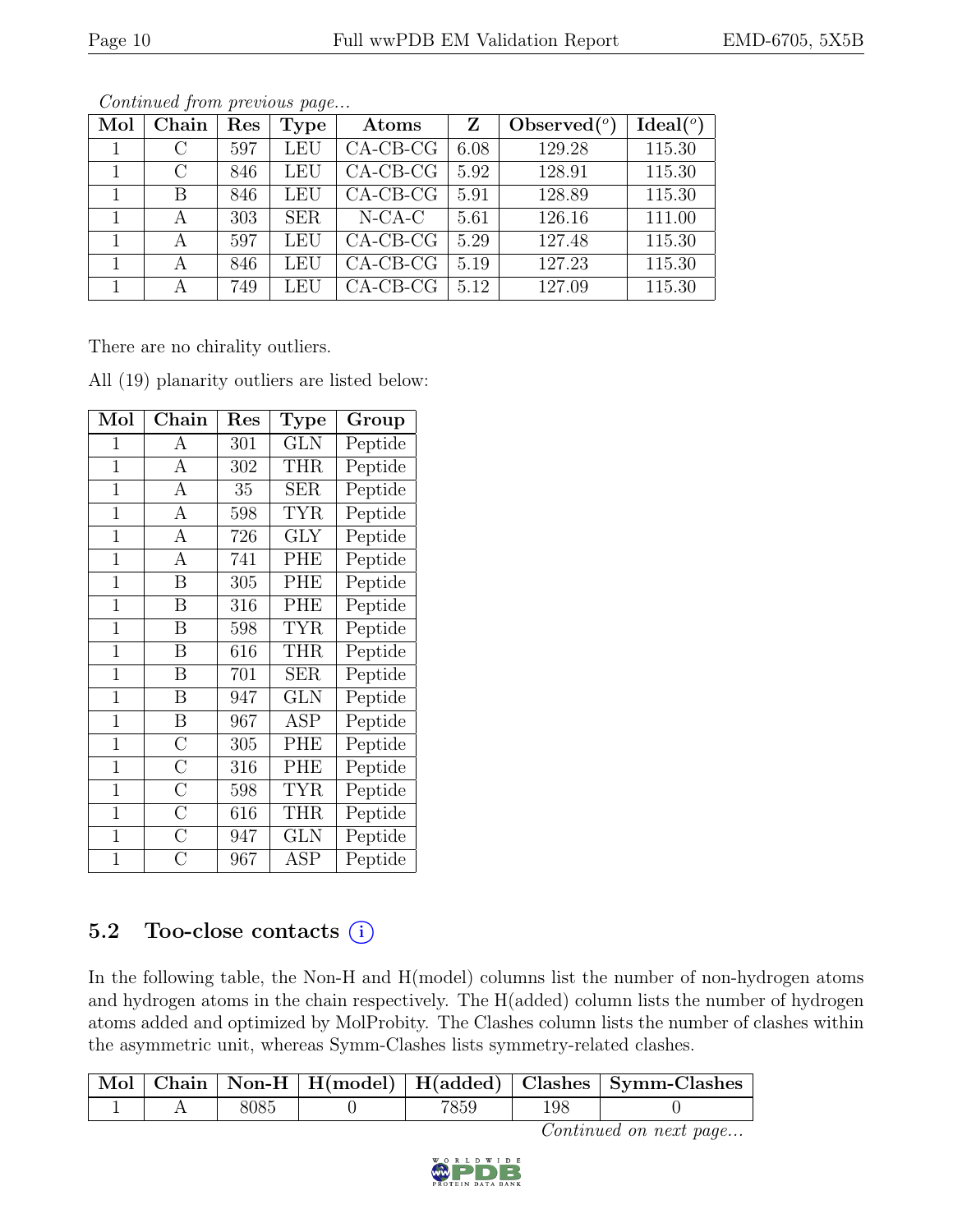All | All | 24541 | 0 | 23889 | 418 | 0

Continued from previous page...

The all-atom clashscore is defined as the number of clashes found per 1000 atoms (including hydrogen atoms). The all-atom clashscore for this structure is 9.

All (418) close contacts within the same asymmetric unit are listed below, sorted by their clash magnitude.

| Atom-1              | Atom-2                                  | Interatomic       | Clash         |
|---------------------|-----------------------------------------|-------------------|---------------|
|                     |                                         |                   | overlap $(A)$ |
| 1:A:325:PHE:CE1     | 1:A:350:ALA:HB1                         | 1.59              | 1.38          |
| 1: A: 313: VAL: CG1 | 1:A:528:ASN:HB3                         | $\overline{1.65}$ | 1.25          |
| 1:A:349:VAL:HG11    | 1:A:565:PRO:C                           | 1.55              | $1.25\,$      |
| 1:A:313:VAL:HG12    | 1:A:528:ASN:CB                          | 1.81              | 1.10          |
| 1:A:324:PRO:CD      | 1:A:350:ALA:HA                          | 1.84              | 1.07          |
| 1:A:315:ARG:HB2     | 1:A:378:CYS:SG                          | 1.94              | 1.07          |
| 1:A:313:VAL:HG21    | 1: A:378: CYS:H                         | 1.23              | 1.02          |
| 1:A:313:VAL:HB      | 1:A:378:CYS:HB2                         | 1.42              | 1.02          |
| 1:A:550:GLN:HA      | 1:A:563:ARG:HD3                         | 1.44              | 0.98          |
| 1:A:324:PRO:HD2     | 1:A:350:ALA:HA                          | 1.40              | 0.98          |
| 1:A:325:PHE:HE1     | 1:A:350:ALA:CB                          | 1.78              | 0.96          |
| 1:A:325:PHE:HE1     | 1:A:350:ALA:HB1                         | 1.00              | 0.93          |
| 1: A: 566: LYS: HD2 | 1:A:567:THR:HG23                        | 1.48              | 0.92          |
| 1:A:550:GLN:HA      | 1:A:563:ARG:CD                          | 1.97              | 0.92          |
| 1:A:349:VAL:HG21    | 1:A:566:LYS:HB2                         | 1.52              | 0.91          |
| 1:A:313:VAL:HG21    | 1:A:378:CYS:N                           | 1.87              | 0.90          |
| 1:A:325:PHE:CD1     | 1:A:350:ALA:HB1                         | 2.06              | 0.90          |
| 1:A:18:ARG:N        | 1:A:133:CYS:HG                          | 1.70              | 0.90          |
| 1:A:349:VAL:HG11    | 1: A:566: LYS: N<br>1.86                |                   | 0.88          |
| 1:A:324:PRO:HD3     | 1:A:350:ALA:HA                          | 1.57              | $0.86\,$      |
| 1: A:550: GLN:CA    | $1:A:563:A\overline{R}G:H\overline{D}3$ | 2.04              | $0.85\,$      |
| 1:A:325:PHE:CE1     | 1:A:350:ALA:CB                          | 2.53              | 0.84          |
| 1:A:550:GLN:HB2     | 1:A:563:ARG:HB2                         | 1.61              | 0.83          |
| 1:A:313:VAL:HG12    | 1:A:528:ASN:HB3                         | 0.85              | 0.82          |
| 1:A:349:VAL:HG21    | 1: A:566: LYS: CB                       | 2.09              | 0.82          |
| 1: A:324: PRO:HD2   | 1:A:350:ALA:CA                          | 2.10              | 0.81          |
| 1: A: 566: LYS: CD  | 1:A:567:THR:HG23                        | 2.14              | 0.77          |
| 1: A:564: ASP:O     | 1:A:568:SER:HA                          | 1.86              | 0.76          |
| 1:A:349:VAL:CG1     | 1: A: 565: PRO: C                       | 2.47              | 0.75          |
| 1: A:550: GLN:CB    | 1:A:563:ARG:HD3                         | 2.18              | 0.74          |
| 1:A:349:VAL:HG21    | 1:A:566:LYS:CA                          | $\overline{2.17}$ | 0.74          |



Mol Chain Non-H H(model) H(added) Clashes Symm-Clashes 1 B 8228 0 8015 120 0 1 | C | 8228 | 0 | 8015 | 128 | 0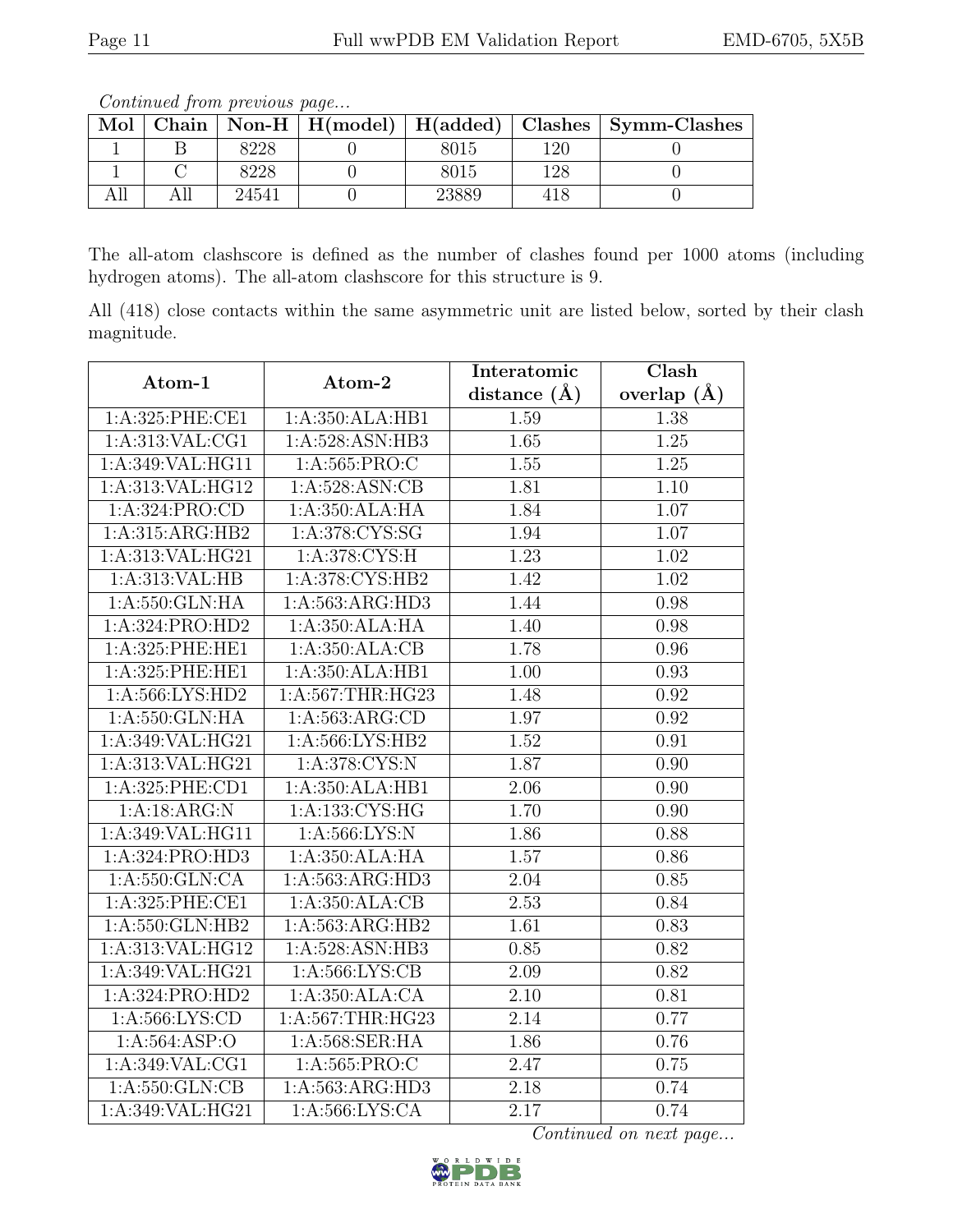| Continuea from previous page           |                        | Interatomic    | Clash         |  |
|----------------------------------------|------------------------|----------------|---------------|--|
| Atom-1                                 | Atom-2                 | distance $(A)$ | overlap $(A)$ |  |
| 1:A:313:VAL:HB                         | 1:A:378:CYS:CB<br>2.18 |                | 0.74          |  |
| 1: A:313: VAL: CG2                     | 1:A:378:CYS:N          | 2.52           | 0.72          |  |
| 1:A:324:PRO:CD                         | 1:A:350:ALA:CA         | 2.65           | 0.72          |  |
| 1:A:349:VAL:HG11                       | 1:A:565:PRO:O          | 1.90           | 0.72          |  |
| 1:A:547:PRO:C                          | 1:A:563:ARG:HH22       | 1.92           | 0.71          |  |
| 1:A:564:ASP:O                          | 1:A:568:SER:N          | 2.26           | 0.69          |  |
| 1: A:566: LYS:O                        | 1:A:566:LYS:HD3        | 1.91           | 0.69          |  |
| 1:B:503:LEU:HD23                       | 1:C:965:ARG:HH11       | 1.57           | 0.67          |  |
| 1:A:891:ILE:HD12                       | 1:A:1029:TYR:HB3       | 1.77           | 0.67          |  |
| 1:C:891:ILE:HD12                       | 1:C:1029:TYR:HB3       | 1.77           | 0.67          |  |
| 1: A:566: LYS: HD3                     | 1:A:566:LYS:C          | 2.15           | 0.67          |  |
| 1:B:891:ILE:HD12                       | 1:B:1029:TYR:HB3       | 1.77           | 0.66          |  |
| 1:A:831:LEU:O                          | 1:C:632:GLN:NE2        | 2.29           | 0.66          |  |
| 1: A:529: PHE:HD2                      | 1:A:562:VAL:HG11       | 1.61           | 0.65          |  |
| 1: A:564: ASP:O                        | 1:A:568:SER:CA         | 2.44           | 0.65          |  |
| 1:A:184:GLU:HB2                        | 1:A:199:GLY:HA3        | 1.78           | 0.65          |  |
| 1:A:737:GLN:HB2                        | 1:C:951:ASN:HB3        | 1.77           | 0.65          |  |
| 1:A:744:GLN:HG3                        | 1:C:943:THR:HG21       | 1.79           | 0.65          |  |
| 1:A:315:ARG:NE                         | 1:A:378:CYS:SG         | 2.70           | 0.65          |  |
| 1:A:315:ARG:NE                         | 1:A:379:PHE:O          | 2.30           | 0.65          |  |
| 1:A:313:VAL:CG2                        | 1:A:377:LEU:HA         | 2.27           | 0.64          |  |
| 1:C:186:VAL:HB                         | 1:C:197:TYR:HB2        | 1.81           | 0.63          |  |
| 1:B:90:ALA:HB3                         | 1:B:253:PHE:HB2        | 1.81           | 0.63          |  |
| 1:A:313:VAL:CG1                        | 1:A:528:ASN:CB         | 2.59           | 0.63          |  |
| 1: A:349: VAL:CG1                      | 1:A:565:PRO:HB2        | 2.29           | 0.62          |  |
| 1:A:89:PHE:HB3                         | 1:A:185:PHE:HB2        | 1.81           | 0.62          |  |
| 1:A:1010:LYS:NZ                        | 1:A:1024:PHE:O         | 2.33           | 0.62          |  |
| $1:B:186:V\overline{AL:H}\overline{B}$ | 1:B:197:TYR:HB2        | 1.81           | 0.62          |  |
| 1:A:324:PRO:HD2                        | 1:A:350:ALA:CB         | 2.29           | 0.62          |  |
| 1: A:943:THR:HG21                      | 1:B:744:GLN:HG3        | 1.81           | 0.62          |  |
| 1:C:90:ALA:HB3                         | 1:C:253:PHE:HB2        | 1.81           | 0.62          |  |
| 1:A:91:ALA:HB3                         | 1:A:183:ARG:HB2        | 1.82           | 0.61          |  |
| 1:B:583:VAL:HG12                       | 1: B: 597: LEU: HG     | 1.83           | 0.61          |  |
| 1:C:127:ALA:HB3                        | 1:C:161:PHE:HB3        | 1.83           | 0.61          |  |
| 1:A:314:VAL:HG22                       | 1: A: 566: LYS: CB     | 2.31           | 0.61          |  |
| 1:A:314:VAL:HG13                       | 1:A:314:VAL:O          | 2.00           | 0.61          |  |
| 1:B:72:ILE:HG23                        | 1:B:74:HIS:H           | 1.66           | 0.61          |  |
| 1:A:566:LYS:HD2                        | 1:A:567:THR:CG2        | $2.25\,$       | 0.61          |  |
| 1:A:885:ALA:HB1                        | 1:A:895:GLN:HG3        | 1.83           | 0.61          |  |
| $1:A:544:AR\overline{G:HB2}$           | 1:B:269:ASN:HB2        | 1.83           | 0.60          |  |
| 1:C:583:VAL:HG12                       | 1:C:597:LEU:HG         | 1.83           | 0.60          |  |

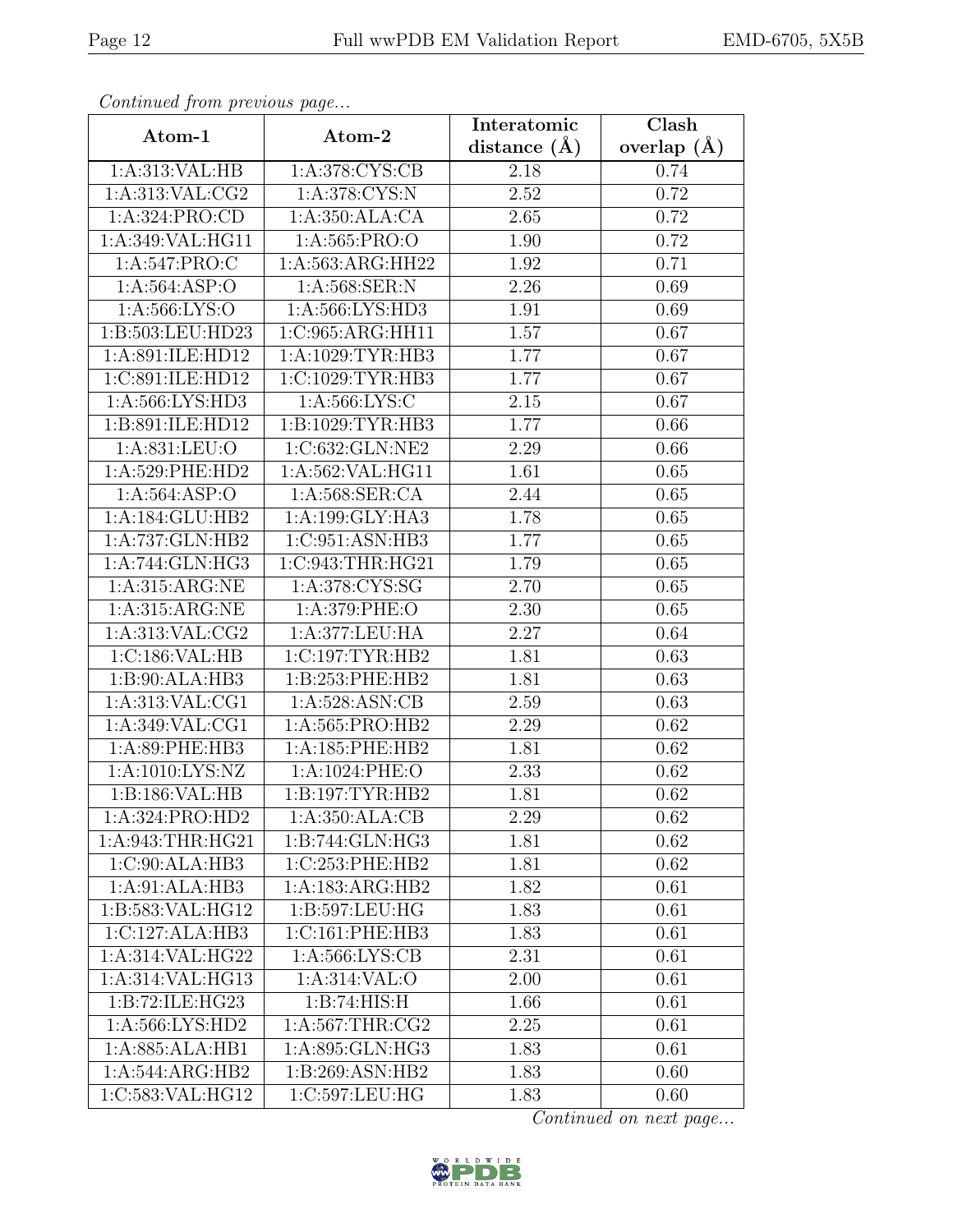| Continued from previous page  |                   | Interatomic      | Clash         |  |
|-------------------------------|-------------------|------------------|---------------|--|
| Atom-1                        | Atom-2            | distance $(\AA)$ | overlap $(A)$ |  |
| 1:A:308:VAL:HA                | 1:A:524:CYS:HB3   | 1.84             | 0.60          |  |
| 1:B:943:THR:HG21              | 1:C:744:GLN:HG3   | 1.83             | 0.60          |  |
| 1:A:349:VAL:HG13              | 1: A:349: VAL:O   | 2.02             | 0.60          |  |
| 1:B:405:ILE:HG21              | 1:B:442:TYR:HA    | 1.84             | 0.60          |  |
| 1:C:72:ILE:HG23               | 1:C:74:HIS:H      | 1.66             | 0.60          |  |
| 1:A:385:ASP:HB2               | 1:A:498:VAL:HB    | 1.83             | 0.59          |  |
| 1: A:566:LYS:CD               | 1: A:567:THR:CG2  | 2.81             | 0.59          |  |
| 1: A:692: ASN:HB3             | 1:A:1058:THR:HG23 | 1.84             | 0.59          |  |
| 1:B:127:ALA:HB3               | 1:B:161:PHE:HB3   | 1.83             | 0.59          |  |
| 1:B:1021:ARG:NH1              | 1:C:1013:GLU:OE2  | 2.31             | 0.59          |  |
| 1:C:405:ILE:HG21              | 1:C:442:TYR:HA    | 1.84             | 0.59          |  |
| 1:A:550:GLN:HB3               | 1:A:563:ARG:HD3   | 1.85             | 0.58          |  |
| 1:A:314:VAL:CG2               | 1:A:566:LYS:HG3   | 2.32             | 0.58          |  |
| 1:B:993:GLN:OE1               | 1:B:996:ARG:NH1   | 2.37             | 0.58          |  |
| 1:B:459:PRO:HG3               | 1:B:469:PRO:HD3   | 1.84             | 0.58          |  |
| 1:A:349:VAL:CG1               | 1: A: 565: PRO:CB | 2.81             | 0.58          |  |
| 1:C:459:PRO:HG3               | 1:C:469:PRO:HD3   | 1.84             | 0.57          |  |
| 1:A:263:MET:HB3               | 1:A:276:VAL:HB    | 1.85             | 0.57          |  |
| 1:A:90:ALA:HB3                | 1:A:253:PHE:HB2   | 1.86             | 0.57          |  |
| 1:B:96:ASN:HD22               | 1:B:171:ASP:HB3   | 1.70             | 0.57          |  |
| 1:A:25:VAL:HG13               | 1:A:76:PHE:HB3    | 1.86             | 0.57          |  |
| 1:A:39:GLY:HA3                | 1: A:60:LEU:HB3   | 1.85             | 0.57          |  |
| 1:B:405:ILE:HA                | 1:B:408:TYR:HB3   | 1.86             | 0.57          |  |
| 1:A:351:ASP:CG                | 1:A:566:LYS:HE3   | 2.25             | 0.57          |  |
| 1:B:781:GLY:O                 | 1:B:910:ASN:ND2   | 2.38             | 0.57          |  |
| 1: B: 1010: LYS: NZ           | 1:B:1024:PHE:O    | 2.39             | 0.56          |  |
| 1:A:421:LEU:HD13              | 1:A:499:LEU:HD13  | 1.88             | 0.56          |  |
| $1: A:582: SER: \overline{H}$ | 1:A:598:TYR:HB2   | 1.70             | 0.56          |  |
| 1:A:956:SER:H                 | 1:A:962:ILE:HD11  | 1.69             | 0.56          |  |
| 1:C:1010:LYS:NZ               | 1:C:1024:PHE:O    | 2.39             | 0.56          |  |
| 1:C:484:TYR:HB2               | 1:C:487:THR:HG23  | 1.87             | 0.56          |  |
| 1:C:993:GLN:OE1               | 1:C:996:ARG:NH1   | 2.37             | 0.56          |  |
| 1:C:781:GLY:O                 | 1:C:910:ASN:ND2   | 2.38             | 0.56          |  |
| 1:B:745:LEU:HD11              | 1:B:986:LEU:HB3   | 1.88             | 0.56          |  |
| 1:C:405:ILE:HA                | 1:C:408:TYR:HB3   | 1.87             | 0.56          |  |
| 1:A:305:PHE:HB2               | 1:A:578:PHE:HA    | 1.87             | 0.56          |  |
| 1:A:965:ARG:HD2               | 1:C:369:VAL:HG12  | 1.88             | 0.56          |  |
| 1:A:409:ASN:HD21              | 1:A:441:ARG:HB2   | 1.71             | 0.55          |  |
| 1:C:96:ASN:HD22               | 1:C:171:ASP:HB3   | 1.70             | 0.55          |  |
| 1:A:102:VAL:HG22              | 1:A:115:ILE:HG12  | 1.87             | 0.55          |  |
| $1:A:351:AS\overline{P:OD1}$  | 1:A:566:LYS:HE3   | 2.05             | 0.55          |  |

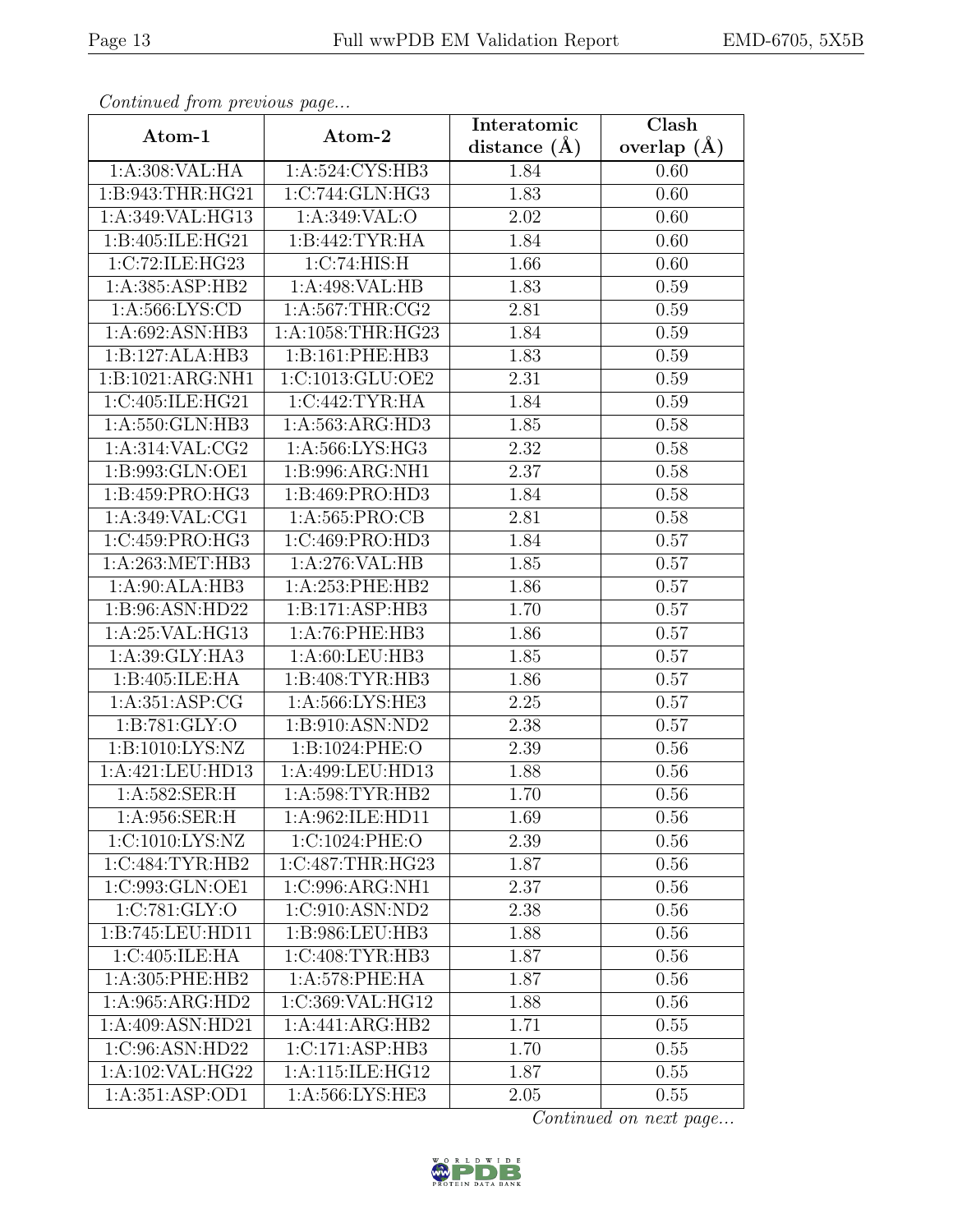| Continuea from previous page |                                       | Interatomic    | Clash         |
|------------------------------|---------------------------------------|----------------|---------------|
| Atom-1                       | Atom-2                                | distance $(A)$ | overlap $(A)$ |
| 1:B:601:VAL:HG22             | 1:C:835:GLN:HE22                      | 1.71           | 0.55          |
| 1:B:424:ASN:ND2              | 1:B:492:GLN:OE1                       | 2.40           | 0.55          |
| 1: B:484: TYR: HB2           | 1:B:487:THR:H <sub>G23</sub>          | 1.87           | 0.55          |
| 1:C:745:LEU:HD11             | 1:C:986:LEU:HB3                       | 1.88           | 0.55          |
| 1:A:349:VAL:HB               | 1:A:565:PRO:HB2                       | 1.89           | 0.54          |
| 1:B:421:LEU:HD13             | 1:B:499:LEU:HD13                      | 1.89           | 0.54          |
| 1: B:603: CYS:HB2            | 1:B:630:GLN:HB2                       | 1.88           | 0.54          |
| 1:C:424:ASN:ND2              | 1:C:492:GLN:OE1                       | 2.40           | 0.54          |
| 1: A:314: VAL:CG1            | 1:A:564:ASP:OD2                       | 2.56           | 0.54          |
| 1:C:603:CYS:HB2              | 1:C:630:GLN:HB2                       | 1.88           | 0.54          |
| 1: A:376: ASP: HA            | 1: A:518: ASP:N                       | 2.23           | 0.54          |
| 1:C:421:LEU:HD13             | 1:C:499:LEU:HD13                      | 1.90           | 0.54          |
| 1: A:340:TRP:O               | 1:A:453:ARG:NH1                       | 2.39           | 0.54          |
| 1:A:313:VAL:HA               | 1:A:528:ASN:O                         | 2.07           | 0.54          |
| 1:A:38:ARG:NH1               | 1:A:184:GLU:OE2                       | 2.41           | 0.54          |
| 1:C:89:PHE:HB3               | 1:C:185:PHE:HB2                       | 1.90           | 0.54          |
| 1:A:182:LEU:HD23             | 1:A:201:GLN:HE21                      | 1.73           | 0.54          |
| 1: B:951: ASN:HB3            | 1:C:737:GLN:HB2                       | 1.91           | 0.53          |
| 1:A:282:PRO:HG2              | 1:A:597:LEU:HD11                      | 1.90           | 0.53          |
| 1:A:306:ARG:HB3              | 1:A:576:CYS:HB3                       | 1.89           | 0.53          |
| 1:A:697:PRO:HA               | 1:A:1054:GLU:HA                       | 1.91           | 0.53          |
| 1:B:281:ASN:H                | 1:B:284:ALA:HB3                       | 1.74           | 0.53          |
| 1:A:18:ARG:N                 | $1: A: 133: \overline{\text{CYS:SG}}$ | 2.79           | 0.53          |
| 1:B:957:SER:HB2              | 1:B:982:ARG:HH22                      | 1.72           | 0.53          |
| 1:C:957:SER:HB2              | 1:C:982:ARG:HH22                      | 1.72           | 0.53          |
| 1:A:601:VAL:HG22             | 1:B:835:GLN:HE22                      | 1.73           | 0.53          |
| 1:A:315:ARG:HB2              | 1:A:378:CYS:HG                        | 1.71           | 0.53          |
| 1:B:89:PHE:HB3               | 1:B:185:PHE:HB2                       | 1.90           | $0.53\,$      |
| 1:B:277:ASP:HB3              | 1:B:280:GLN:HB2                       | 1.91           | 0.53          |
| 1:A:1013:GLU:OE2             | 1:C:1021:ARG:NH1                      | 2.37           | 0.53          |
| 1:C:277:ASP:HB3              | 1:C:280:GLN:HB2                       | 1.91           | 0.53          |
| 1:B:370:SER:N                | 1:C:965:ARG:O                         | 2.41           | 0.52          |
| 1: A:314: VAL: HG11          | 1: A:564: ASP:OD2                     | 2.10           | 0.52          |
| 1:A:835:GLN:HE22             | 1:C:601:VAL:HG22                      | 1.74           | 0.52          |
| 1:A:1021:ARG:NE              | 1:B:1013:GLU:OE2                      | 2.40           | 0.52          |
| 1: A: 195: TYR: OH           | 1:A:221:LYS:NZ                        | 2.43           | 0.52          |
| 1:C:361:PHE:HA               | 1:C:423:TRP:HB3                       | 1.92           | 0.52          |
| 1:C:281:ASN:H                | 1:C:284:ALA:HB3                       | 1.73           | 0.52          |
| 1:A:329:PHE:HZ               | 1:A:499:LEU:HD11                      | 1.74           | 0.51          |
| 1:A:547:PRO:HA               | 1:A:563:ARG:HH22                      | 1.75           | 0.51          |
| 1:A:769:GLN:HE22             | 1:A:874:ALA:HA                        | 1.75           | 0.51          |

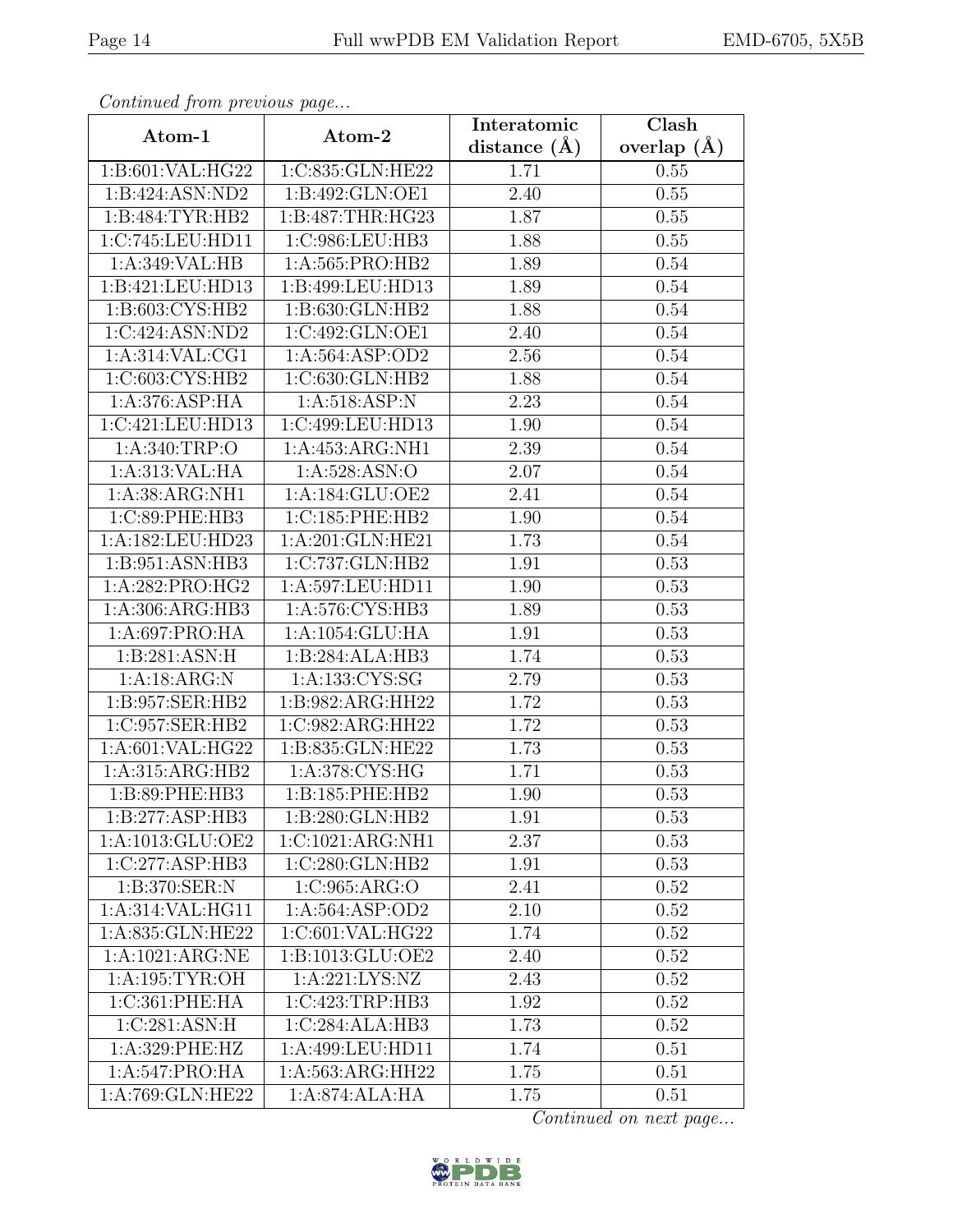| Continuea from previous page   |                              | Interatomic      | $\overline{\text{Clash}}$ |  |
|--------------------------------|------------------------------|------------------|---------------------------|--|
| Atom-1                         | Atom-2                       | distance $(\AA)$ | overlap $(A)$             |  |
| 1:A:935:ASN:O                  | 1:A:939:GLN:N                | 2.43             | 0.51                      |  |
| 1: C: 41: TYR: OH              | 1:C:58:LEU:O                 | 2.24             | 0.51                      |  |
| $1: A:314:VAL:$ <sup>O</sup>   | 1: A:315: ARG: C             | 2.48             | 0.51                      |  |
| 1:B:361:PHE:HA                 | 1:B:423:TRP:HB3              | 1.92             | 0.51                      |  |
| 1: A:647: GLU:O                | 1:A:677:TYR:OH               | 2.25             | 0.51                      |  |
| 1:A:312:ASP:O                  | 1:A:527:PHE:HA               | 2.10             | 0.51                      |  |
| 1:C:785:SER:OG                 | 1:C:917:GLN:NE2              | 2.44             | 0.51                      |  |
| 1:A:353:SER:HA                 | 1:A:356:TYR:HB3              | 1.92             | 0.51                      |  |
| 1:A:313:VAL:HG23               | 1:A:376:ASP:O                | 2.11             | 0.50                      |  |
| 1:B:965:ARG:HB2                | 1:B:966:LEU:HD22             | 1.94             | 0.50                      |  |
| $1: B:785: SER: \overline{OG}$ | 1:B:917:GLN:NE2              | 2.44             | 0.50                      |  |
| 1:A:772:LYS:NZ                 | 1:C:687:ILE:O                | 2.43             | 0.50                      |  |
| 1:C:94:LYS:NZ                  | 1:C:177:GLY:O                | 2.44             | 0.50                      |  |
| 1:A:656:ILE:HG22               | 1: A:678:THR:HA              | 1.93             | 0.50                      |  |
| 1:A:741:PHE:HB3                | 1:A:983:LEU:HD21             | 1.93             | 0.50                      |  |
| 1:C:109:ASN:HB3                | 1:C:131:GLU:HG2              | 1.94             | 0.50                      |  |
| 1:C:965:ARG:HB2                | 1:C:966:LEU:HD22             | 1.94             | 0.50                      |  |
| 1:A:26:GLN:HB3                 | 1:A:75:THR:H                 | 1.92             | 0.50                      |  |
| 1:C:699:ASN:H                  | 1:C:1053:GLN:HB3             | 1.77             | 0.50                      |  |
| 1:C:277:ASP:OD2                | 1:C:620:ARG:NH1              | 2.45             | 0.50                      |  |
| 1:B:699:ASN:H                  | 1:B:1053:GLN:HB3             | 1.77             | 0.50                      |  |
| 1:B:109:ASN:HB3                | 1:B:131:GLU:HG2              | 1.93             | 0.50                      |  |
| 1:A:652:ILE:HD11               | 1:A:658:ALA:HB2              | 1.94             | 0.50                      |  |
| 1: A:546: GLN:NE2              | 1: B:271:THR:OG1             | 2.45             | 0.50                      |  |
| 1:A:349:VAL:HG21               | 1:A:566:LYS:HA               | 1.91             | 0.49                      |  |
| 1:A:552:GLY:HA2                | 1:B:47:PHE:HB3               | 1.93             | 0.49                      |  |
| 1:B:94:LYS:NZ                  | 1:B:177:GLY:O                | 2.44             | 0.49                      |  |
| 1:A:314:VAL:HG22               | 1: A:566: LYS: HG3           | 1.93             | 0.49                      |  |
| 1:C:697:PRO:HA                 | 1:C:1054:GLU:HA              | 1.95             | 0.49                      |  |
| 1:C:411:LYS:NZ                 | 1:C:412:LEU:O                | 2.41             | 0.49                      |  |
| 1:A:119:ASN:HA                 | 1:A:147:GLN:HE22             | 1.78             | 0.49                      |  |
| 1:C:704:ILE:HG12               | 1:C:912:ALA:HB1              | 1.94             | 0.49                      |  |
| $1:C:602:ASN:$ OD1             | 1:C:630:GLN:NE2              | 2.46             | 0.49                      |  |
| 1:C:628:VAL:HG22               | 1:C:637:ILE:HG23             | 1.95             | 0.49                      |  |
| 1:B:411:LYS:NZ                 | $1: B: 412:$ LEU:O           | 2.41             | 0.49                      |  |
| 1:B:277:ASP:OD2                | $1:B:620:ARG:\overline{NH1}$ | 2.45             | 0.49                      |  |
| 1:B:704:ILE:HG12               | 1:B:912:ALA:HB1              | 1.94             | 0.49                      |  |
| 1: A:851: MET:HG2              | 1:C:681:LEU:HD21             | 1.94             | 0.49                      |  |
| 1:B:950:SER:OG                 | 1:B:951:ASN:N                | 2.46             | 0.48                      |  |
| 1: A: 552: GLY: O              | 1: A:560: ASP: N             | 2.46             | 0.48                      |  |
| 1:A:769:GLN:NE2                | 1: A:771: TYR:OH             | 2.46             | 0.48                      |  |

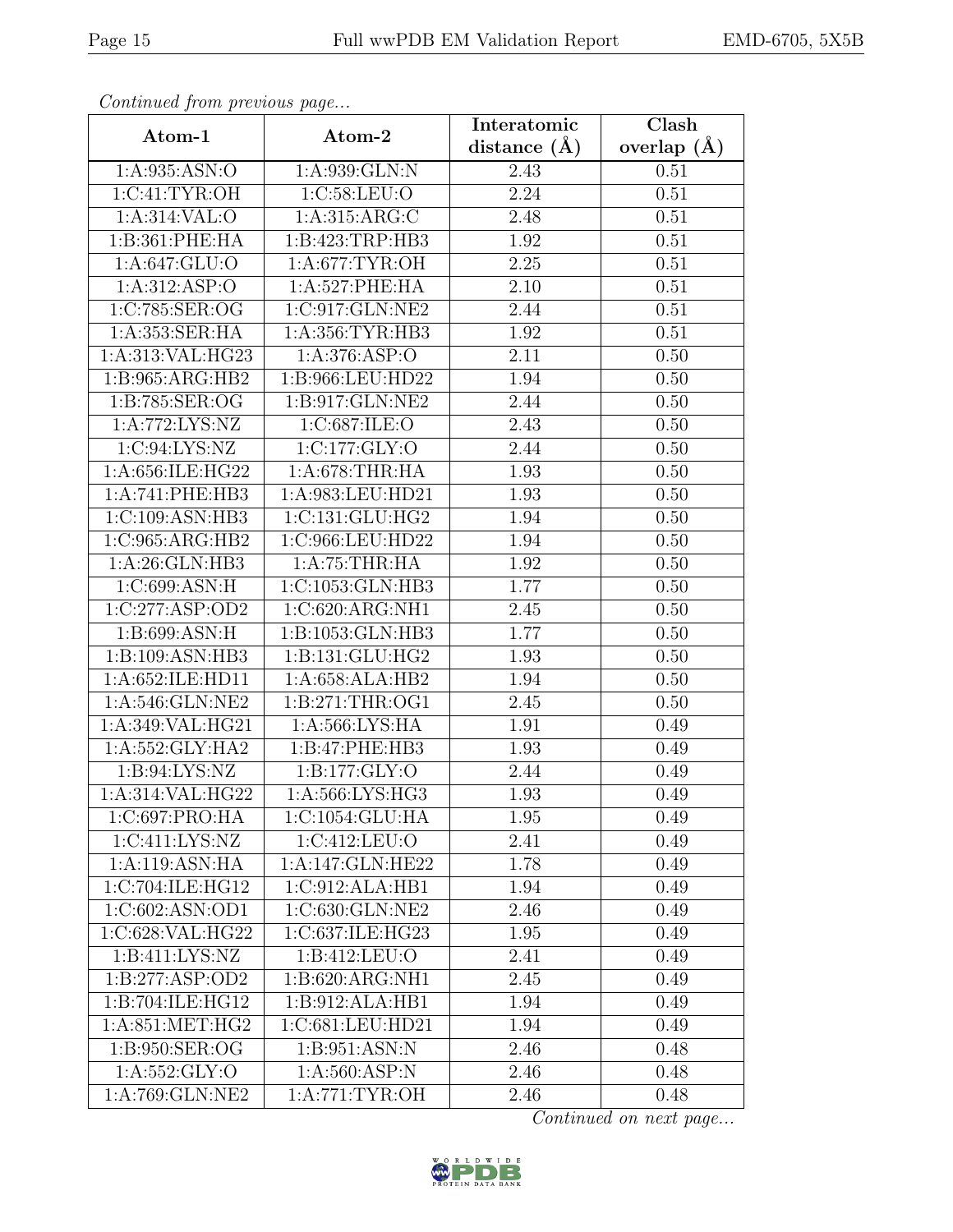| Continuea from previous page |                                           | Interatomic       | Clash         |
|------------------------------|-------------------------------------------|-------------------|---------------|
| Atom-1                       | Atom-2                                    | distance $(\AA)$  | overlap $(A)$ |
| 1:B:441:ARG:HH22             | 1:B:454:ASP:HB3                           | 1.78              | 0.48          |
| 1:C:703:SER:O                | 1:C:1048:THR:OG1                          | 2.28              | 0.48          |
| 1:B:399:PRO:HB3              | 1:B:414:ASP:HA                            | 1.94              | 0.48          |
| 1:B:602:ASN:OD1              | 1:B:630:GLN:NE2                           | 2.46              | 0.48          |
| 1:C:441:ARG:HH22             | 1:C:454:ASP:HB3                           | 1.78              | 0.48          |
| 1:A:345:ILE:HD13             | 1:A:382:VAL:HG23                          | 1.96              | 0.48          |
| 1:C:399:PRO:HB3              | 1:C:414:ASP:HA                            | 1.94              | 0.48          |
| 1:C:950:SER:OG               | 1:C:951:ASN:N                             | 2.46              | 0.48          |
| $1: A:305:$ PHE:HB3          | 1: A: 306: ARG: HG2                       | 1.95              | 0.48          |
| 1: A:349: VAL: CG2           | 1:A:566:LYS:HA                            | 2.44              | 0.48          |
| 1:A:612:ALA:HB3              | 1: A:614: GLN: HE22                       | 1.77              | 0.48          |
| 1:B:628:VAL:HG22             | 1:B:637:ILE:HG23                          | 1.95              | 0.48          |
| 1:C:919:SER:O                | 1:C:923:THR:OG1                           | 2.29              | 0.48          |
| 1: A:484: TYR: HB2           | 1:A:487:THR:HG23                          | 1.95              | 0.48          |
| 1:A:349:VAL:CG1              | 1:A:565:PRO:O                             | 2.57              | 0.48          |
| 1:B:716:THR:HG21             | 1:B:941:LEU:HD21                          | 1.95              | 0.48          |
| 1:A:40:VAL:HG22              | 1:A:262:PHE:HZ                            | 1.79              | 0.48          |
| 1:B:697:PRO:HA               | 1:B:1054:GLU:HA                           | 1.95              | 0.47          |
| 1:A:361:PHE:HA               | 1:A:423:TRP:HB3                           | 1.96              | 0.47          |
| 1:A:315:ARG:CZ               | 1:A:378:CYS:SG                            | 3.02              | 0.47          |
| 1:C:196:VAL:HB               | 1:C:220:PHE:HB2                           | 1.96              | 0.47          |
| 1:B:1029:TYR:HB2             | 1:B:1049:TYR:HB3                          | 1.97              | 0.47          |
| 1:A:547:PRO:CA               | 1:A:563:ARG:HH22                          | 2.26              | 0.47          |
| 1:C:551:PHE:HE2              | 1:C:553:ARG:HE                            | 1.62              | 0.47          |
| 1:B:126:ARG:HG2              | 1:B:130:PHE:HZ                            | 1.79              | 0.47          |
| 1:C:313:VAL:HA               | 1:C:528:ASN:HB3                           | 1.97              | 0.47          |
| 1:C:716:THR:HG21             | 1:C:941:LEU:HD21                          | 1.95              | 0.47          |
| 1:B:551:PHE:HE2              | 1:B:553:ARG:HE                            | $\overline{1}.62$ | 0.47          |
| 1:C:1029:TYR:HB2             | 1:C:1049:TYR:HB3                          | 1.97              | 0.47          |
| 1:A:349:VAL:HG12             | 1: A: 565: PRO:CB                         | 2.44              | 0.47          |
| 1: A:540: PRO:HA             | 1: A:571:LEU:HA                           | 1.95              | 0.47          |
| 1: A:869:THR:O               | 1: A:873: GLY:N                           | 2.45              | 0.47          |
| 1:A:878:ILE:HG12             | 1:C:694:ILE:HG13                          | 1.95              | 0.47          |
| 1:B:951:ASN:O                | 1:B:953:GLY:N                             | 2.48              | 0.47          |
| 1:C:186:VAL:HG13             | 1:C:257:LEU:HD11                          | 1.96              | 0.47          |
| 1:C:52:LEU:O                 | $1:\overline{\text{C}:291:\text{LYS}:NZ}$ | $\overline{2.39}$ | 0.47          |
| $1:A:720:CYS:H\overline{B2}$ | 1:A:745:LEU:HD12                          | 1.95              | 0.47          |
| 1:A:962:ILE:HG23             | 1:A:966:LEU:HD12                          | 1.96              | 0.47          |
| 1:B:196:VAL:HB               | 1:B:220:PHE:HB2                           | 1.96              | 0.47          |
| 1:C:342:ARG:HH22             | 1:C:451:PHE:HB3                           | 1.80              | 0.47          |
| 1:C:347:ASN:H                | 1:C:509:THR:HG23                          | 1.80              | 0.47          |

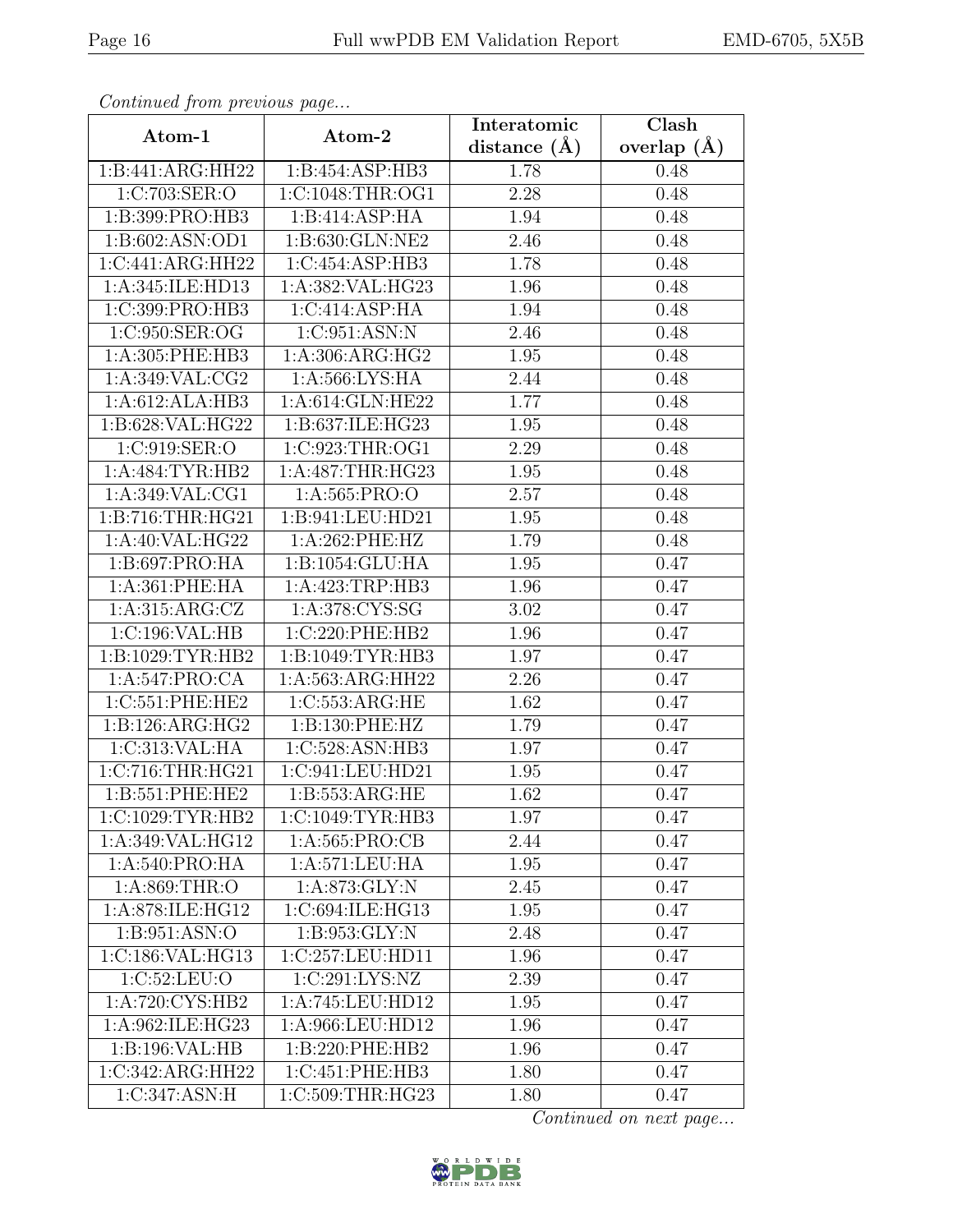| Continuea from previous page |                             | Interatomic       | Clash         |
|------------------------------|-----------------------------|-------------------|---------------|
| Atom-1                       | Atom-2                      | distance $(\AA)$  | overlap $(A)$ |
| 1:A:62:PHE:HD2               | 1:A:277:ASP:HB2             | 1.79              | 0.46          |
| 1:C:126:ARG:HG2              | 1:C:130:PHE:HZ              | 1.79              | 0.46          |
| 1:C:951:ASN:O                | 1:C:953:GLY:N               | 2.48              | 0.46          |
| 1:B:186:VAL:HG13             | 1:B:257:LEU:HD11            | 1.97              | 0.46          |
| 1:B:50:ASP:HB2               | 1:B:268:GLU:HA              | 1.96              | 0.46          |
| 1:B:313:VAL:HA               | 1:B:528:ASN:HB3             | 1.97              | 0.46          |
| 1:B:537:VAL: N               | 1:B:574:SER:O               | 2.48              | 0.46          |
| 1:C:49:SER:OG                | 1:C:268:GLU:O               | 2.34              | 0.46          |
| 1:B:345:ILE:HD13             | 1:B:382:VAL:HG23            | 1.97              | 0.46          |
| 1: B:551: PHE:HE1            | 1:B:559:THR:HG23            | 1.80              | 0.46          |
| 1:C:537:VAL:N                | 1:C:574:SER:O               | 2.48              | 0.46          |
| 1:B:329:PHE:HZ               | 1:B:499:LEU:HD11            | 1.81              | 0.46          |
| 1:C:598:TYR:OH               | 1:C:652:ILE:O               | 2.33              | 0.46          |
| 1: B:52: LEU:O               | 1: B:291: LYS:NZ            | 2.39              | 0.46          |
| 1:A:547:PRO:HA               | 1:A:563:ARG:NH2             | $\overline{2}.30$ | 0.46          |
| 1:C:1000:ILE:O               | 1:C:1004:ALA:N              | 2.48              | 0.46          |
| 1: A:1000: ILE:O             | 1:A:1004:ALA:N              | 2.49              | 0.46          |
| 1:B:342:ARG:HH22             | 1:B:451:PHE:HB3             | 1.80              | 0.46          |
| 1:B:347:ASN:H                | 1:B:509:THR:HG23            | 1.80              | 0.46          |
| 1:C:50:ASP:HB2               | 1:C:268:GLU:HA              | 1.96              | 0.46          |
| 1:C:551:PHE:HE1              | 1:C:559:THR:HG23            | 1.80              | 0.46          |
| 1:A:107:MET:HB3              | 1:A:132:LEU:HG              | 1.97              | 0.46          |
| 1:C:125:ILE:HD12             | 1:C:163:TYR:HD2             | 1.81              | 0.46          |
| 1:C:1073:ARG:NH1             | 1:C:1100:ASP:O              | 2.45              | 0.45          |
| 1:A:110:LYS:HD3              | 1:C:458:VAL:HG21            | 1.99              | 0.45          |
| 1:C:329:PHE:HZ               | 1:C:499:LEU:HD11            | 1.81              | 0.45          |
| 1:A:328:VAL:HG22             | 1:A:343:LYS:HD3             | 1.96              | 0.45          |
| 1:B:1000:ILE:O               | $1:B:1004:ALA:\overline{N}$ | 2.48              | 0.45          |
| 1:A:1029:TYR:HB2             | 1:A:1049:TTYR:HB3           | 1.99              | 0.45          |
| 1: A:607: SER: HA            | 1: A:610: ILE: HD12         | 1.99              | 0.45          |
| 1:C:168:PHE:HE2              | 1:C:170:LEU:HD13            | 1.82              | 0.45          |
| 1:C:204:ASP:OD1              | 1:C:204:ASP:N               | 2.49              | 0.45          |
| 1:A:349:VAL:CB               | 1:A:565:PRO:HB2             | 2.47              | 0.45          |
| 1:B:125:ILE:HD12             | 1:B:163:TYR:HD2             | 1.81              | 0.45          |
| 1:B:204:ASP:N                | 1:B:204:ASP:OD1             | 2.49              | 0.45          |
| 1:C:345:ILE:HD13             | 1:C:382:VAL:HG23            | 1.97              | 0.45          |
| 1:B:168:PHE:HE2              | 1:B:170:LEU:HD13            | 1.82              | 0.45          |
| 1:B:598:TYR:OH               | 1:B:652:ILE:O               | 2.33              | 0.45          |
| 1:C:582:SER:H                | 1:C:598:TYR:HB2             | 1.82              | 0.45          |
| 1:B:948:LEU:HD23             | 1:B:982:ARG:HH11            | 1.82              | 0.45          |
| 1:C:560:ASP:O                | 1:C:573:ILE:N               | 2.44              | 0.45          |

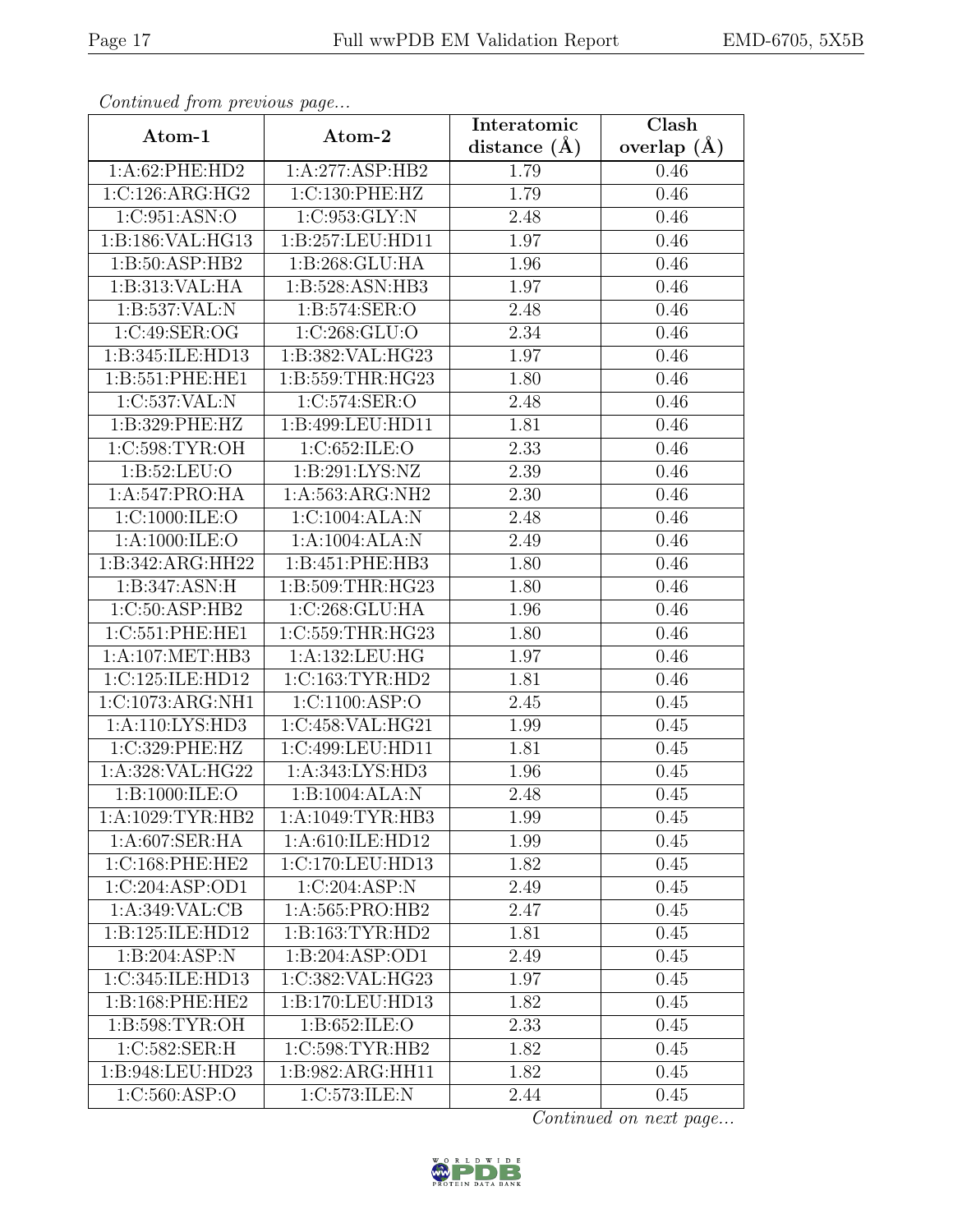| Continuea from previous page |                             | Interatomic    | Clash         |
|------------------------------|-----------------------------|----------------|---------------|
| Atom-1                       | Atom-2                      | distance $(A)$ | overlap $(A)$ |
| 1:A:538:LEU:HD12             | 1:A:571:LEU:HD13            | 1.99           | 0.45          |
| 1:B:558:PHE:HZ               | 1:C:948:LEU:HD13            | 1.82           | 0.45          |
| 1:C:116:ILE:HG12             | 1:C:125:ILE:HG23            | 1.99           | 0.44          |
| 1:C:948:LEU:HD23             | 1:C:982:ARG:HH11            | 1.82           | 0.44          |
| 1:A:204:ASP:N                | 1:A:204:ASP:OD1             | 2.50           | 0.44          |
| 1:B:919:SER:O                | 1:B:923:THR:OG1             | 2.29           | 0.44          |
| 1:A:566:LYS:CD               | 1: A:566: LYS:C             | 2.85           | 0.44          |
| 1:B:335:PRO:HG2              | 1:B:341:GLU:HG2             | 1.99           | 0.44          |
| 1:B:306:ARG:HG3              | 1:B:576:CYS:HB3             | 2.00           | 0.44          |
| 1:B:582:SER:H                | 1:B:598:TYR:HB2             | 1.82           | 0.44          |
| 1:A:307:VAL:HG12             | $1:A:614:GLN:\overline{HA}$ | 1.99           | 0.44          |
| 1:A:947:GLN:HE22             | 1:B:739:GLY:HA3             | 1.82           | 0.44          |
| 1:A:127:ALA:HB3              | 1:A:161:PHE:HB3             | 2.00           | 0.44          |
| 1:A:522:ASN:HD22             | 1:A:523:GLN:H               | 1.66           | 0.44          |
| 1:C:577:SER:HB2              | 1:C:601:VAL:HG11            | 1.99           | 0.44          |
| 1: A:685: SER:OG             | 1:A:686:SER:N               | 2.51           | 0.44          |
| 1:B:116:ILE:HG12             | 1:B:125:ILE:HG23            | 1.99           | 0.44          |
| 1:B:209:LEU:HD12             | 1:B:210:PRO:HD2             | 2.00           | 0.44          |
| 1:A:105:SER:O                | 1:A:229:THR:OG1             | 2.35           | 0.44          |
| 1: B:49: SER:OG              | 1: B:268: GLU:O             | 2.34           | 0.44          |
| 1:B:1012:SER:HA              | 1:B:1016:LEU:HD12           | 1.99           | 0.43          |
| 1:B:72:ILE:O                 | 1:B:247:THR:OG1             | 2.36           | 0.43          |
| 1:A:977:ARG:NH1              | 1:B:976:ASP:OD2             | 2.50           | 0.43          |
| 1:C:1012:SER:HA              | 1:C:1016:LEU:HD12           | 1.99           | 0.43          |
| 1:C:441:ARG:NH2              | 1:C:454:ASP:O               | 2.51           | 0.43          |
| 1: A: 128: CYS: SG           | 1:A:129:ASN:N               | 2.90           | 0.43          |
| 1:A:734:LEU:HD11             | 1:A:972:GLU:HG2             | 1.99           | 0.43          |
| 1:B:412:LEU:HD12             | 1:B:413:PRO:HD2             | 1.99           | 0.43          |
| 1:C:584:ILE:N                | 1:C:596:VAL:O               | 2.45           | 0.43          |
| 1:A:399:PRO:HD3              | 1:A:412:LEU:HD23            | 2.00           | 0.43          |
| 1: C:608:THR:HA              | 1:C:611:HIS:HD2             | 1.84           | 0.43          |
| 1: A:94: LYS: HD3            | 1:A:179:PHE:HA              | 1.99           | 0.43          |
| 1: A:376: ASP:CG             | 1:A:518:ASP:HB3             | 2.38           | 0.43          |
| 1:B:577:SER:HB2              | 1:B:601:VAL:HG11            | 2.00           | 0.43          |
| 1:C:719:ASP:OD2              | 1:C:722:MET:N               | 2.51           | 0.43          |
| 1: A:35: SER:OG              | 1: A:64:SER:N               | 2.51           | 0.43          |
| 1:B:441:ARG:NH2              | 1: B: 454: ASP: O           | 2.51           | 0.43          |
| 1:B:41:TYR:OH                | 1: B:58:LEU:O               | 2.24           | 0.43          |
| 1:C:335:PRO:HG2              | 1:C:341:GLU:HG2             | 1.99           | 0.43          |
| 1:C:412:LEU:HD12             | 1:C:413:PRO:HD2             | 1.99           | 0.43          |
| 1:A:136:PRO:HB2              | 1:A:152:ILE:HG12            | 2.00           | 0.43          |

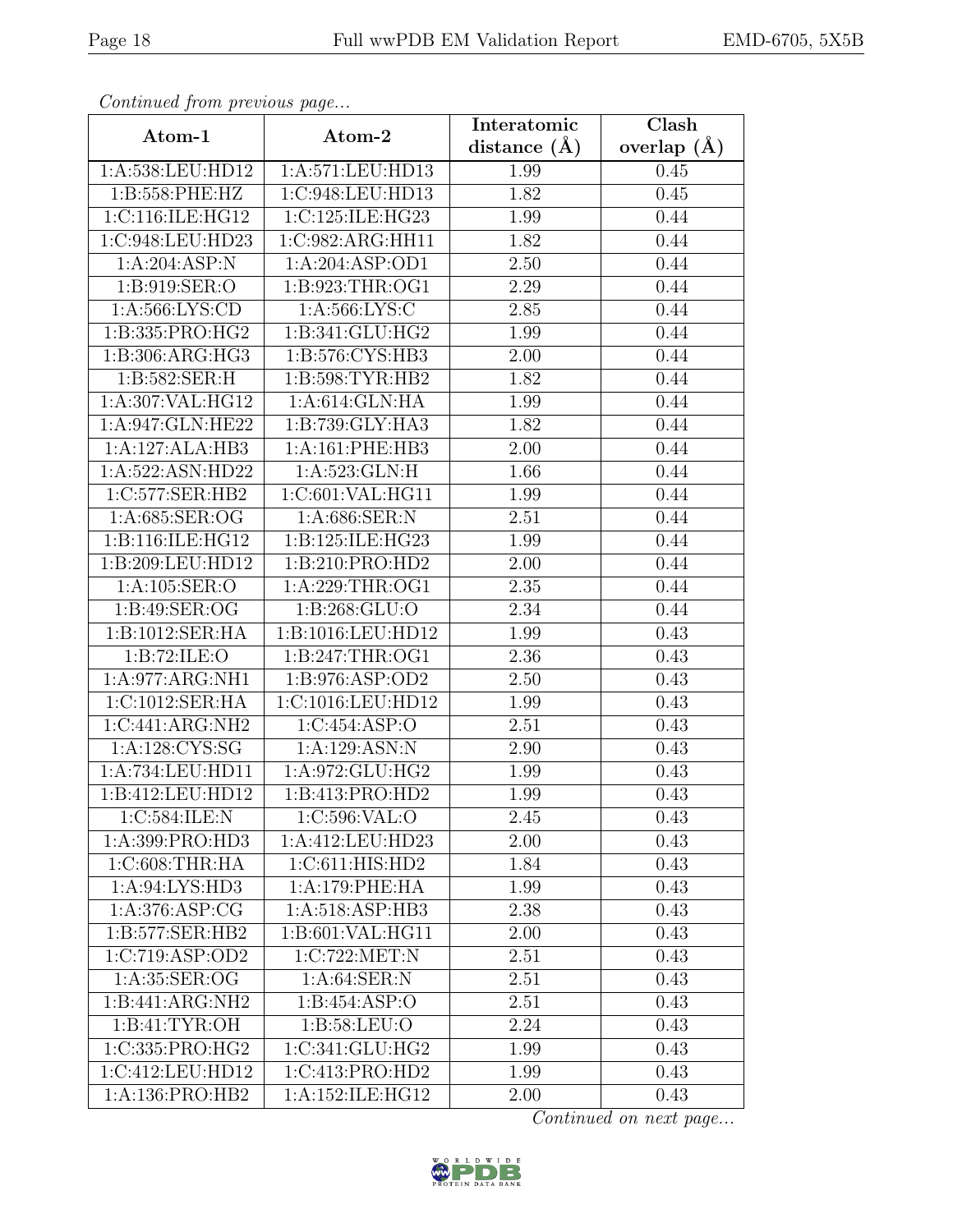| Continuea from previous page            |                    | Interatomic      | Clash         |  |
|-----------------------------------------|--------------------|------------------|---------------|--|
| Atom-1                                  | Atom-2             | distance $(\AA)$ | overlap $(A)$ |  |
| 1:A:198:LYS:HB2                         | 1:A:219:ILE:HD13   | 2.01             | 0.43          |  |
| 1:C:209:LEU:HD12                        | 1:C:210:PRO:HD2    | 1.99             | 0.43          |  |
| 1:C:306:ARG:HG3                         | 1:C:576:CYS:HB3    | 2.00             | 0.43          |  |
| 1: A:613: ASP: N                        | 1:A:613:ASP:OD1    | 2.50             | 0.43          |  |
| 1: B:98: VAL: HG22                      | 1:B:235:LEU:HD23   | 2.01             | 0.43          |  |
| 1: A:89:PHE:HZ                          | 1:A:98:VAL:HG11    | 1.83             | 0.43          |  |
| 1:B:38:ARG:NH1                          | 1:B:184:GLU:OE2    | 2.52             | 0.43          |  |
| 1: B:608:THR:HA                         | 1:B:611:HIS:HD2    | 1.84             | 0.43          |  |
| 1:A:766:GLN:NE2                         | 1:C:1023:ASP:OD2   | 2.52             | 0.43          |  |
| 1:C:98:VAL:HG22                         | 1:C:235:LEU:HD23   | 2.01             | 0.43          |  |
| 1: A:524: CYS:H                         | 1:A:537:VAL:HG22   | 1.83             | 0.42          |  |
| 1:C:72:ILE:O                            | 1:C:247:THR:OG1    | 2.36             | 0.42          |  |
| 1:A:697:PRO:HG2                         | 1:A:1051:PRO:HB2   | 2.02             | 0.42          |  |
| 1:A:41:TYR:HB3                          | 1:A:216:LEU:HB2    | 2.01             | 0.42          |  |
| 1:A:766:GLN:HG3                         | 1:A:1016:LEU:HD11  | 2.00             | 0.42          |  |
| 1: B: 120: SER: OG                      | 1:B:170:LEU:O      | 2.38             | 0.42          |  |
| 1:B:584:ILE:N                           | 1: B:596: VAL:O    | 2.45             | 0.42          |  |
| $1:\overline{A}:325:\overline{PHE}:CD1$ | 1:A:350:ALA:CB     | 2.92             | 0.42          |  |
| 1:C:39:CLY:HA3                          | 1:C:60:LEU:HB3     | 2.02             | 0.42          |  |
| 1:B:1070:TYR:HB3                        | 1:B:1102:THR:HB    | 2.01             | 0.42          |  |
| 1:B:297:LYS:HG2                         | 1:B:650:ILE:HD11   | 2.01             | 0.42          |  |
| 1: B:869:THR:H                          | 1:B:876:LEU:HD22   | 1.84             | 0.42          |  |
| 1:A:444:ARG:NH1                         | 1:A:447:LYS:O      | 2.53             | 0.42          |  |
| 1:B:696:ILE:HD11                        | 1:B:1092:PHE:HD1   | 1.85             | 0.42          |  |
| 1:B:342:ARG:HG3                         | 1:B:383:TYR:HB3    | 2.02             | 0.42          |  |
| 1:B:719:ASP:OD2                         | 1:B:722:MET:N      | 2.51             | 0.42          |  |
| 1:C:342:ARG:HG3                         | 1:C:383:TYR:HB3    | 2.02             | 0.42          |  |
| 1:C:652:ILE:HD11                        | 1:C:658:ALA:HB2    | 2.02             | 0.42          |  |
| 1:A:958:VAL:HG12                        | 1:A:960:ASN:H      | 1.85             | 0.42          |  |
| 1:A:951:ASN:HB3                         | 1:B:737:GLN:HB2    | 2.02             | 0.42          |  |
| $1:C:612: \overline{\text{ALA:HB3}}$    | 1:C:614:GLN:HE22   | 1.85             | 0.42          |  |
| 1:B:39:GLY:HA3                          | 1:B:60:LEU:HB3     | 2.02             | 0.42          |  |
| 1:B:612:ALA:HB3                         | 1:B:614:GLN:HE22   | 1.85             | 0.42          |  |
| 1:C:38:ARG:NH1                          | 1:C:184:GLU:OE2    | 2.52             | 0.42          |  |
| 1:A:550:GLN:HA                          | 1: A: 563: ARG: CG | 2.49             | 0.42          |  |
| 1:B:1073:ARG:NH1                        | 1:B:1100:ASP:O     | 2.45             | 0.42          |  |
| 1:C:1070:TYR:HB3                        | 1:C:1102:THR:HB    | 2.01             | 0.42          |  |
| 1:A:349:VAL:HG11                        | 1: A:566: LYS: CA  | 2.50             | 0.42          |  |
| 1:A:788:LEU:HD13                        | 1:A:857:ALA:HB2    | 2.01             | 0.42          |  |
| 1:B:116:ILE:HG23                        | 1:B:125:ILE:HG12   | 2.02             | 0.42          |  |
| 1:B:869:THR:O                           | 1:B:873:GLY:N      | 2.53             | 0.42          |  |

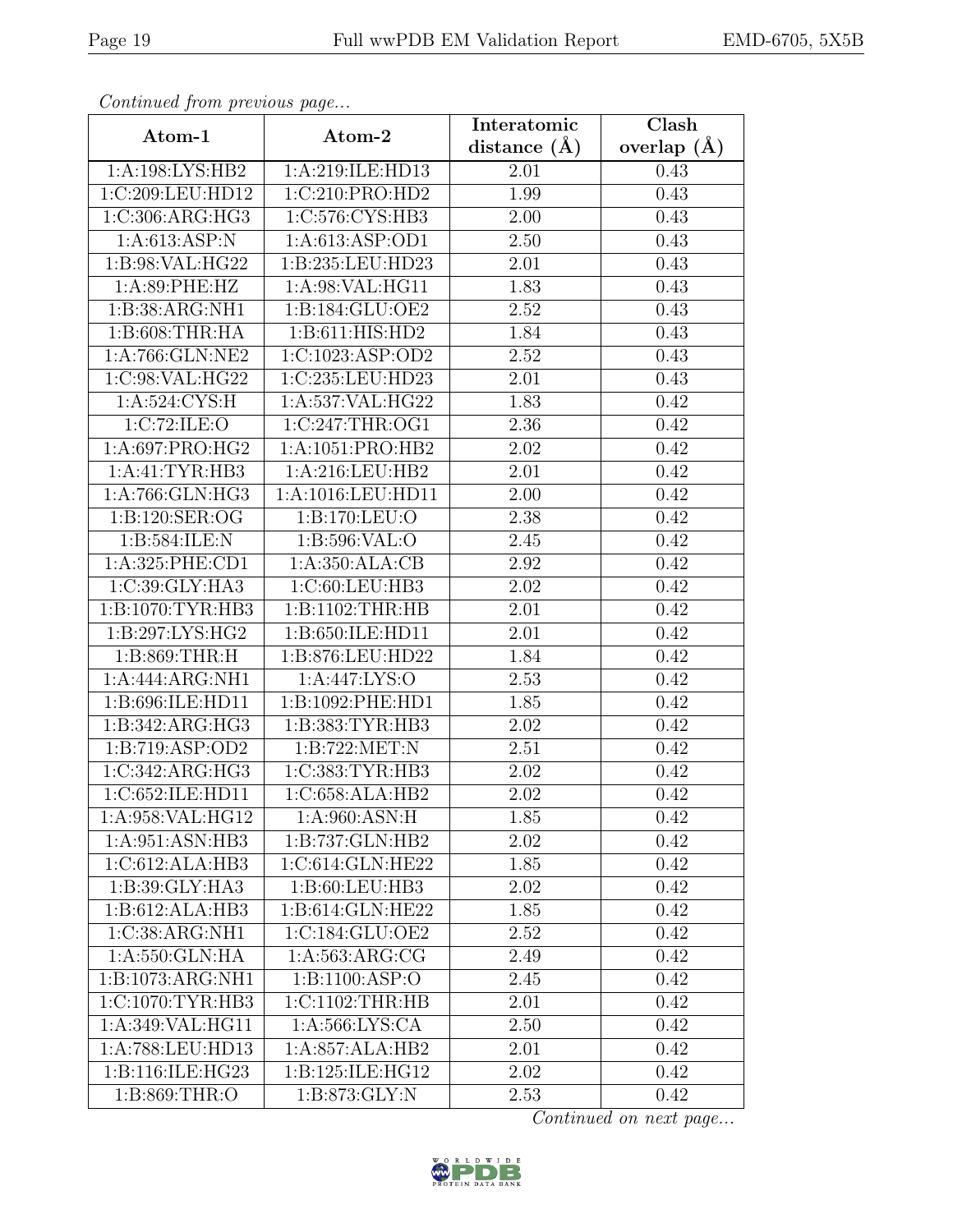| Continued from previous page |                          | Interatomic    | Clash         |  |
|------------------------------|--------------------------|----------------|---------------|--|
| Atom-1                       | Atom-2                   | distance $(A)$ | overlap $(A)$ |  |
| 1:A:314:VAL:HG22             | 1: A:566: LYS: CG        | 2.49           |               |  |
| 1: B:561: SER: HA            | 1: B:572: ASP: HA        | 2.02           | 0.41          |  |
| 1:C:369:VAL:HG21             | 1:C:374:LEU:HD13<br>2.01 |                | 0.41          |  |
| 1:C:635:CYS:SG               | 1:C:636:LEU:N            | 2.93           | 0.41          |  |
| 1: A: 1021: ARG: H           | 1:A:1021:ARG:HG3         | 1.76           | 0.41          |  |
| 1: A:716:THR:HG21            | 1:A:941:LEU:HD21         | 2.01           | 0.41          |  |
| 1:B:369:VAL:HG21             | 1:B:374:LEU:HD13         | 2.01           | 0.41          |  |
| 1: B: 560: ASP:O             | 1:B:573:ILE:N            | 2.44           | 0.41          |  |
| 1:B:647:GLU:O                | 1:B:677:TYR:OH           | 2.26           | 0.41          |  |
| 1:C:120:SER:OG               | 1:C:170:LEU:O            | 2.38           | 0.41          |  |
| 1:C:297:LYS:HG2              | 1:C:650:ILE:HD11         | 2.01           | 0.41          |  |
| 1:C:696:ILE:HD11             | 1:C:1092:PHE:HD1         | 1.85           | 0.41          |  |
| 1:C:869:THR:O                | 1:C:873:GLY:N            | 2.54           | 0.41          |  |
| 1:C:869:THR:H                | 1:C:876:LEU:HD22         | 1.84           | 0.41          |  |
| 1:B:635:CYS:SG               | 1:B:636:LEU:N            | 2.93           | 0.41          |  |
| 1:C:340:TRP:HZ3              | 1:C:342:ARG:HB2          | 1.85           | 0.41          |  |
| 1:C:388:VAL:HG22             | 1:C:495:ARG:HA           | $2.02\,$       | 0.41          |  |
| 1:A:44:ASP:N                 | 1:A:44:ASP:OD1           | 2.53           | 0.41          |  |
| 1:C:584:ILE:HG23             | 1:C:650:ILE:HG21         | 2.03           | 0.41          |  |
| 1:B:62:PHE:HB2               | 1:B:280:GLN:HG3          | 2.03           | 0.41          |  |
| 1:C:92:THR:HG22              | 1:C:182:LEU:HD13         | 2.03           | 0.41          |  |
| 1:A:724:ILE:HD11             | 1:A:983:LEU:HD23         | 2.03           | 0.41          |  |
| 1:B:297:LYS:HB3              | 1:B:297:LYS:HE2<br>1.94  |                | 0.41          |  |
| 1:B:978:LEU:HD11             | 1:B:982:ARG:HH21         | 1.86           | 0.41          |  |
| 1:C:461:SER:OG               | 1:C:463:ASP:OD1          | 2.31           | 0.41          |  |
| 1:A:194:LEU:HD23             | 1:A:222:LEU:HD12         | 2.03           | 0.41          |  |
| 1:A:313:VAL:CA               | 1: A:528: ASN:O          | 2.69           | 0.41          |  |
| 1: B: 388: VAL: HG22         | 1:B:495:ARG:HA           | 2.02           | 0.41          |  |
| 1:C:116:ILE:HG23             | 1:C:125:ILE:HG12         | 2.02           | 0.41          |  |
| 1:C:561:SER:HA               | 1:C:572:ASP:HA           | $2.02\,$       | 0.41          |  |
| 1:C:62:PHE:HB2               | 1:C:280:GLN:HG3          | 2.03           | 0.41          |  |
| 1: A:698:THR:N               | 1:A:1053:GLN:O           | 2.39           | 0.41          |  |
| 1:A:105:SER:OG               | 1:A:227:ASN:O            | 2.34           | 0.41          |  |
| 1:A:231:PHE:HZ               | 1:A:254:VAL:HG21         | 1.86           | 0.41          |  |
| 1: A:562: VAL: CG2           | 1:A:573:ILE:HD11         | 2.51           | 0.41          |  |
| 1:B:652:ILE:HD11             | 1:B:658:ALA:HB2          | 2.02           | 0.41          |  |
| $1:C:599:GLN:H\overline{G3}$ | 1:C:606:VAL:HG11         | 2.02           | 0.41          |  |
| 1:A:388:VAL:HG22             | 1:A:495:ARG:HG2          | 2.03           | 0.40          |  |
| 1:C:1072:PRO:HD3             | 1:C:1077:PHE:CE2         | 2.56           | 0.40          |  |
| 1: A:624:THR:HA              | 1:A:625:GLY:HA2          | 1.79           | 0.40          |  |
| 1:A:915:GLN:O                | 1:A:919:SER:N            | 2.45           | 0.40          |  |

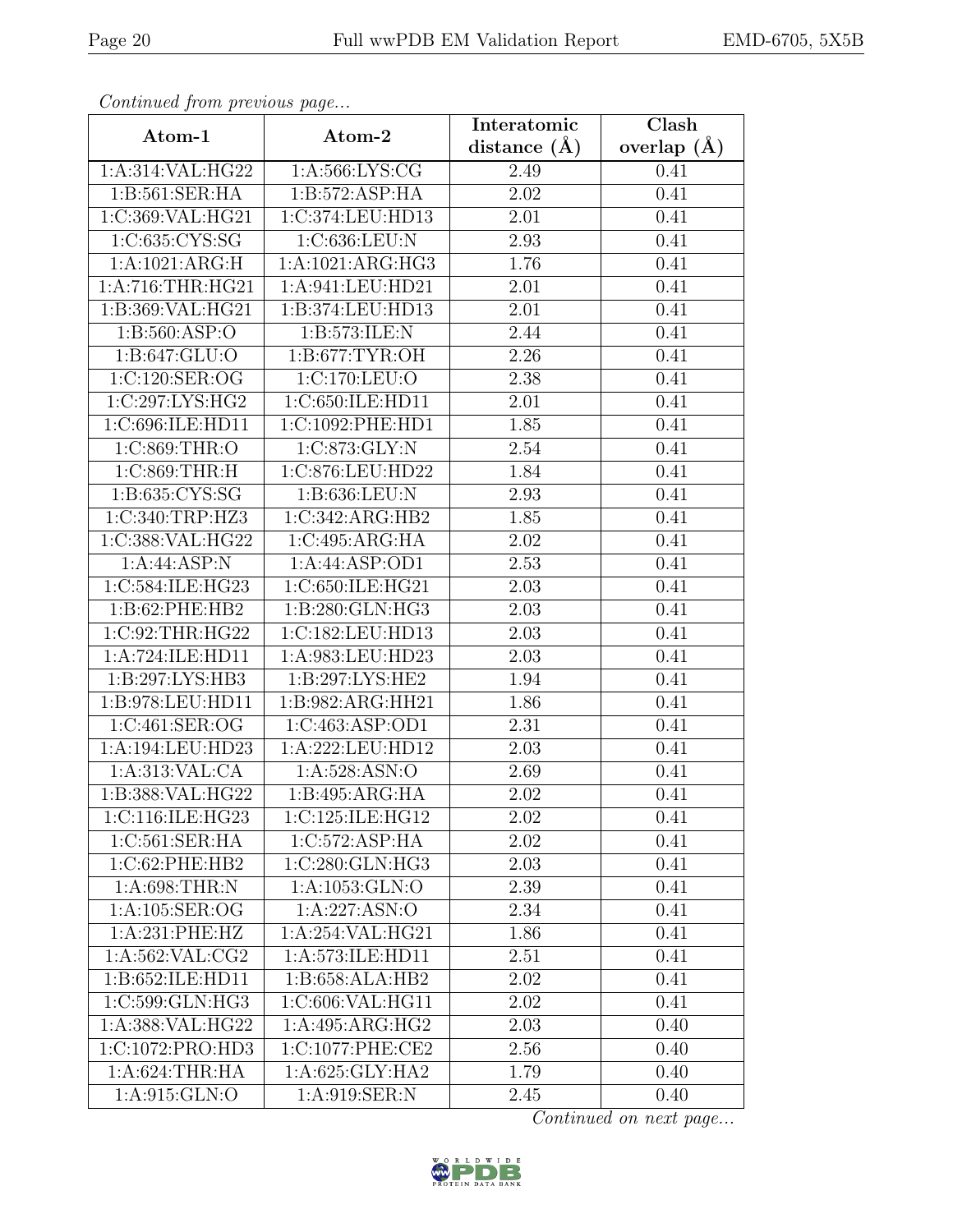| sonicinada from procesão pago<br>Atom-1 | Atom-2               | Interatomic    | Clash           |
|-----------------------------------------|----------------------|----------------|-----------------|
|                                         |                      | distance $(A)$ | overlap $(\AA)$ |
| 1:C:285:GLU:HB2                         | 1:C:619:TRP:HE1      | 1.87           | 0.40            |
| 1:C:652:ILE:HB                          | 1:C:656:ILE:HG13     | 2.04           | 0.40            |
| 1:C:1098:THR:OG1                        | 1: C: 1100: ASP: OD1 | 2.28           | 0.40            |
| 1:C:340:TRP:HE1                         | 1:C:453:ARG:HB3      | 1.87           | 0.40            |
| 1:C:338:TYR:HD2                         | 1:C:455:ILE:HA       | 1.87           | 0.40            |
| 1:C:551:PHE:HD1                         | 1:C:562:VAL:HG12     | 1.87           | 0.40            |
| 1:A:324:PRO:CG                          | 1:A:350:ALA:HB2      | 2.51           | 0.40            |
| 1: A:561:SER:HA                         | 1:A:572:ASP:HA       | 2.03           | 0.40            |
| 1:B:1072:PRO:HD3                        | 1: B: 1077: PHE: CE2 | 2.56           | 0.40            |
| 1:B:285:GLU:HB2                         | 1: B:619:TRP:HE1     | 1.87           | 0.40            |
| 1: B: 613: ASP: OD1                     | 1: B:613: ASP:N      | 2.54           | 0.40            |
| 1:C:522:ASN:HD22                        | 1:C:523:GLN:H        | 1.69           | 0.40            |
| 1: A:865:THR:HG22                       | 1:C:689:TYR:HB2      | 2.03           | 0.40            |
| 1: A:89: PHE: N                         | 1:A:185:PHE:O        | 2.47           | 0.40            |
| 1: A:429: ASP:O                         | 1:A:435:ASN:ND2      | 2.54           | 0.40            |
| 1:B:38:ARG:HG3                          | 1:B:209:LEU:HD21     | 2.03           | 0.40            |
| 1:B:43:PRO:HG3                          | 1:B:55:THR:HG21      | 2.03           | 0.40            |
| 1:B:92:THR:HG22                         | 1:B:182:LEU:HD13     | 2.03           | 0.40            |

There are no symmetry-related clashes.

#### 5.3 Torsion angles  $(i)$

#### 5.3.1 Protein backbone ①

In the following table, the Percentiles column shows the percent Ramachandran outliers of the chain as a percentile score with respect to all PDB entries followed by that with respect to all EM entries.

The Analysed column shows the number of residues for which the backbone conformation was analysed, and the total number of residues.

| Mol | Chain   | Analysed           | Favoured     | Allowed      | Outliers | Percentiles |                 |
|-----|---------|--------------------|--------------|--------------|----------|-------------|-----------------|
|     |         | $1021/1228$ (83%)  | $906(89\%)$  | 114 $(11\%)$ | $1(0\%)$ | 51          | 83              |
|     | B.      | $1045/1228$ (85%)  | $916(88\%)$  | $129(12\%)$  |          |             | 100 100         |
|     | $\rm C$ | $1045/1228$ (85%)  | 916(88%)     | $129(12\%)$  |          | 100         | $\parallel$ 100 |
| All | All     | $3111/3684$ (84\%) | $2738(88\%)$ | 372 (12\%)   | $1(0\%)$ | 100         | $\vert$ 100     |

All (1) Ramachandran outliers are listed below:

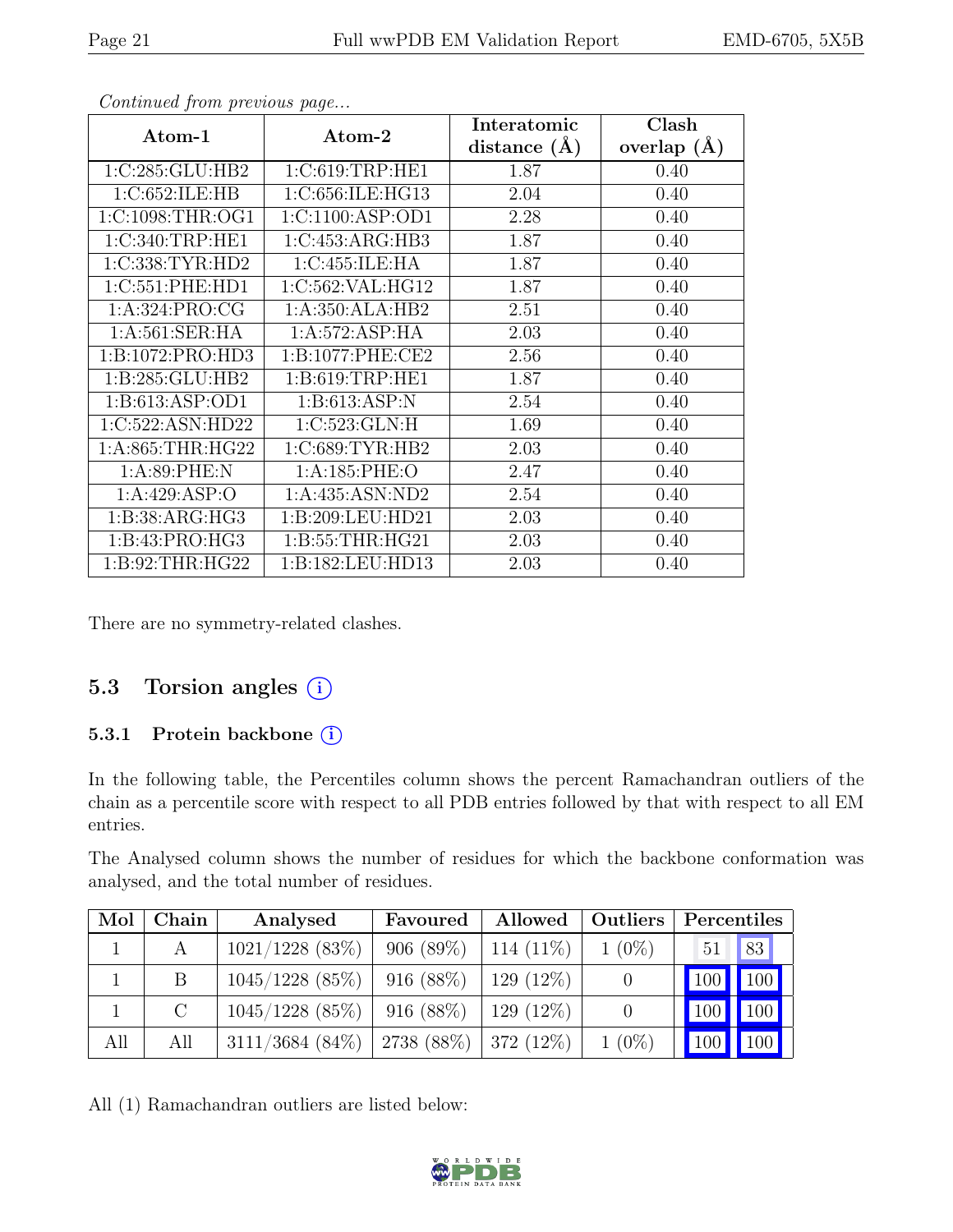| Mol | $\mid$ Chain $\mid$ Res | vne |
|-----|-------------------------|-----|
|     |                         |     |

#### 5.3.2 Protein sidechains (i)

In the following table, the Percentiles column shows the percent sidechain outliers of the chain as a percentile score with respect to all PDB entries followed by that with respect to all EM entries.

The Analysed column shows the number of residues for which the sidechain conformation was analysed, and the total number of residues.

| Mol | Chain         | Analysed          | Outliers<br>Rotameric |            | Percentiles |    |
|-----|---------------|-------------------|-----------------------|------------|-------------|----|
|     | $\mathbf{A}$  | 897/1073 (84%)    | 882 (98%)             | $15(2\%)$  | 60          | 79 |
|     | B             | $914/1073$ (85%)  | 903 (99%)             | 11 $(1\%)$ | 71          | 84 |
|     | $\mathcal{C}$ | $914/1073$ (85%)  | $903(99\%)$           | 11 $(1\%)$ | 71          | 84 |
| All | All           | $2725/3219$ (85%) | 2688 (99%)            | 37 $(1\%)$ | 68          | 82 |

All (37) residues with a non-rotameric sidechain are listed below:

| Mol            | Chain                   | Res               | Type                    |
|----------------|-------------------------|-------------------|-------------------------|
| $\mathbf{1}$   | $\overline{A}$          | 313               | <b>VAL</b>              |
| $\overline{1}$ | $\overline{A}$          | 453               | $\overline{\text{ARG}}$ |
| $\overline{1}$ | $\overline{A}$          | 522               | $\overline{\text{ASN}}$ |
| $\overline{1}$ | $\overline{A}$          | 528               | <b>ASN</b>              |
| $\mathbf{1}$   | $\overline{A}$          | 562               | $\overline{\text{VAL}}$ |
| $\overline{1}$ | $\overline{A}$          | 566               | <b>LYS</b>              |
| $\overline{1}$ | $\overline{A}$          | 709               | <b>MET</b>              |
| $\overline{1}$ | $\overline{A}$          | 721               | <b>ASN</b>              |
| $\mathbf{1}$   | $\overline{A}$          | 733               | <b>ASN</b>              |
| $\overline{1}$ | $\overline{A}$          | 746               | <b>ASN</b>              |
| $\overline{1}$ | $\overline{A}$          | 772               | <b>LYS</b>              |
| $\mathbf{1}$   | $\overline{A}$          | 889               | <b>ASN</b>              |
| $\mathbf{1}$   | $\overline{A}$          | 920               | <b>LEU</b>              |
| $\overline{1}$ | $\frac{1}{A}$           | 942               | <b>ASN</b>              |
| $\overline{1}$ | $\overline{A}$          | $\overline{10}21$ | $\overline{\text{ARG}}$ |
| $\mathbf{1}$   | $\overline{\mathbf{B}}$ | 107               | MET                     |
| $\mathbf{1}$   | $\overline{\mathbf{B}}$ | 227               | <b>ASN</b>              |
| $\overline{1}$ | $\overline{\mathbf{B}}$ | 305               | PHE                     |
| $\overline{1}$ | $\overline{\mathrm{B}}$ | 515               | <b>LEU</b>              |
| $\overline{1}$ | $\overline{\mathbf{B}}$ | 522               | ASN                     |
| $\mathbf{1}$   | $\overline{\mathbf{B}}$ | 528               | <b>ASN</b>              |
| $\overline{1}$ | Β                       | 721               | <b>ASN</b>              |

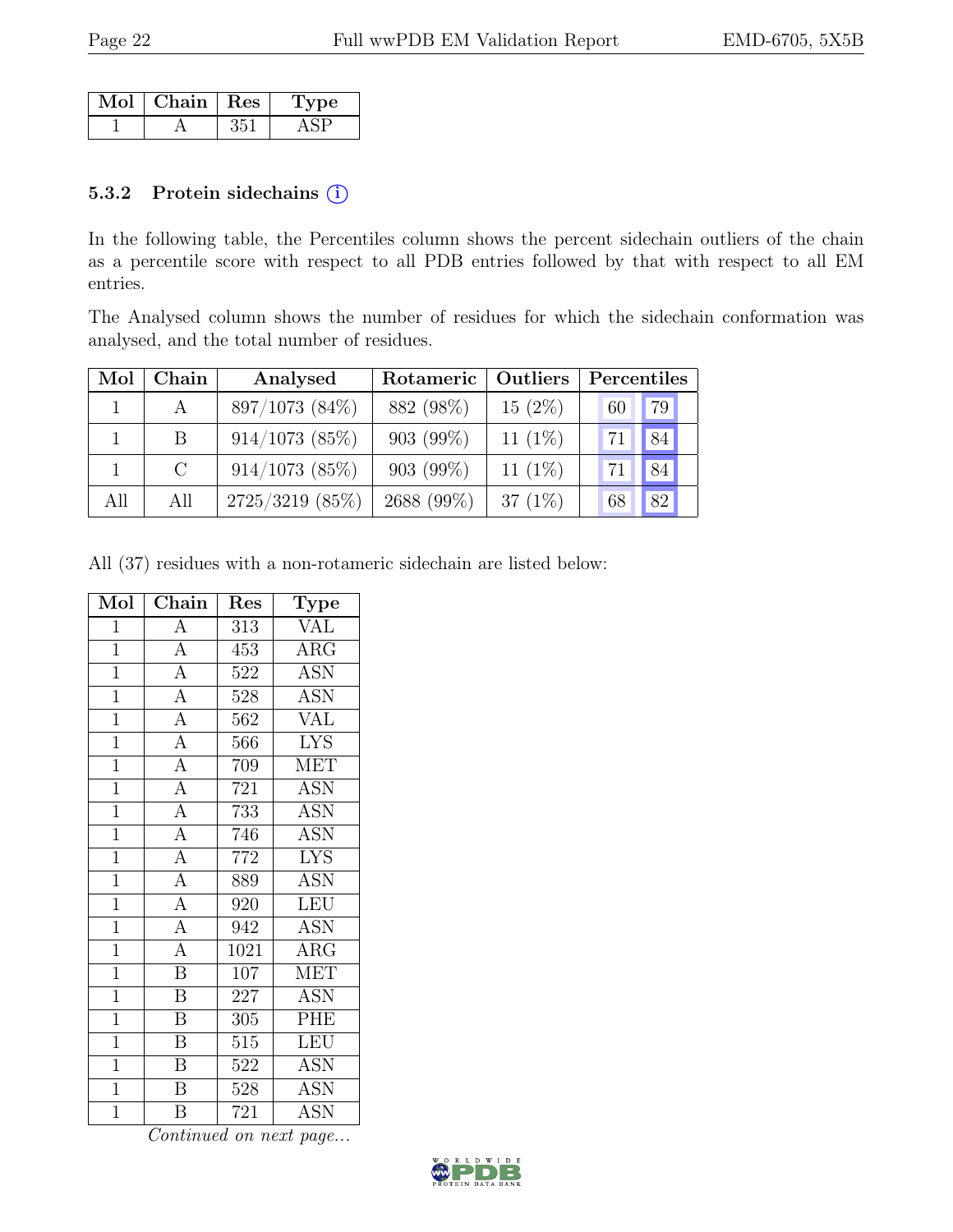| Mol            | Chain                   | Res | Type       |
|----------------|-------------------------|-----|------------|
| $\mathbf 1$    | Β                       | 733 | <b>ASN</b> |
| $\mathbf 1$    | $\mathbf B$             | 783 | <b>ASN</b> |
| $\mathbf{1}$   | B                       | 889 | <b>ASN</b> |
| $\mathbf 1$    | B                       | 920 | <b>LEU</b> |
| $\mathbf{1}$   | $\overline{\rm C}$      | 107 | <b>MET</b> |
| $\mathbf{1}$   | $\overline{\rm C}$      | 227 | <b>ASN</b> |
| $\mathbf 1$    | $\overline{\rm C}$      | 305 | <b>PHE</b> |
| $\mathbf{1}$   | $\overline{\rm C}$      | 515 | <b>LEU</b> |
| $\mathbf 1$    | $\overline{\rm C}$      | 522 | <b>ASN</b> |
| $\mathbf{1}$   | $\overline{\rm C}$      | 528 | <b>ASN</b> |
| $\mathbf{1}$   | $\overline{\rm C}$      | 721 | ĀSN        |
| $\mathbf 1$    | $\overline{\mathrm{C}}$ | 733 | <b>ASN</b> |
| $\mathbf{1}$   | $\overline{\rm C}$      | 783 | <b>ASN</b> |
| $\mathbf{1}$   | $\overline{\rm C}$      | 889 | <b>ASN</b> |
| $\overline{1}$ | $\bar{\rm C}$           | 920 | LEU        |

Sometimes sidechains can be flipped to improve hydrogen bonding and reduce clashes. All (62) such sidechains are listed below:

| Mol            | Chain                     | Res  | Type                    |
|----------------|---------------------------|------|-------------------------|
| $\mathbf{1}$   | $\boldsymbol{\rm{A}}$     | 135  | ASN                     |
| $\mathbf{1}$   | $\overline{A}$            | 201  | <b>GLN</b>              |
| $\mathbf{1}$   | $\overline{A}$            | 304  | <b>ASN</b>              |
| $\overline{1}$ | $\overline{A}$            | 409  | $\overline{ASN}$        |
| $\overline{1}$ | $\overline{A}$            | 522  | ASN                     |
| $\overline{1}$ | $\overline{A}$            | 526  | <b>ASN</b>              |
| $\overline{1}$ | $\overline{A}$            | 528  | $\overline{\text{ASN}}$ |
| $\overline{1}$ | $\overline{A}$            | 546  | <b>GLN</b>              |
| $\overline{1}$ | $\overline{A}$            | 614  | $\overline{\text{GLN}}$ |
| $\mathbf{1}$   | $\overline{A}$            | 661  | <b>HIS</b>              |
| $\overline{1}$ | $\overline{A}$            | 721  | <b>ASN</b>              |
| $\overline{1}$ | $\frac{4}{\underline{A}}$ | 733  | <b>ASN</b>              |
| $\overline{1}$ | $\overline{A}$            | 746  | <b>ASN</b>              |
| $\overline{1}$ | $\overline{A}$            | 835  | $\overline{\text{GLN}}$ |
| $\overline{1}$ | $\overline{A}$            | 889  | <b>ASN</b>              |
| $\overline{1}$ | $\overline{A}$            | 915  | $\overline{\text{GLN}}$ |
| $\overline{1}$ | $\overline{A}$            | 937  | <b>ASN</b>              |
| $\mathbf{1}$   | $\overline{A}$            | 1090 | <b>ASN</b>              |
| $\mathbf{1}$   | $\overline{\mathrm{B}}$   | 96   | <b>ASN</b>              |
| $\overline{1}$ | $\overline{\mathrm{B}}$   | 129  | <b>ASN</b>              |
| $\overline{1}$ | $\overline{\mathrm{B}}$   | 201  | $\overline{\text{GLN}}$ |
| $\overline{1}$ | $\overline{B}$            | 227  | <b>ASN</b>              |
| $\overline{1}$ | $\overline{\mathrm{B}}$   | 522  | <b>ASN</b>              |

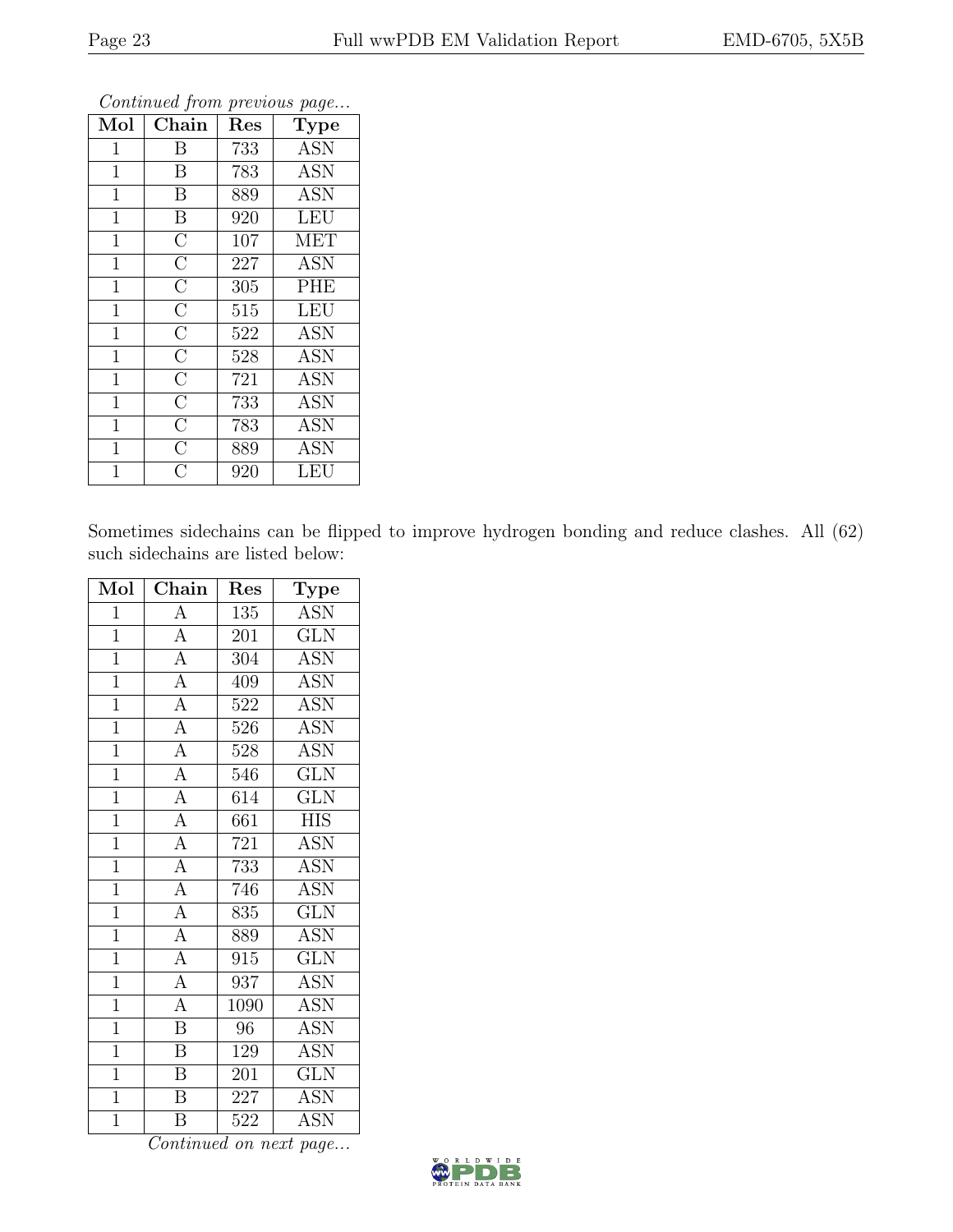| $\overline{\text{Mol}}$ | Chain                                                                                                                                                                                                                                             | Res              | $\mathrm{Type}$         |
|-------------------------|---------------------------------------------------------------------------------------------------------------------------------------------------------------------------------------------------------------------------------------------------|------------------|-------------------------|
| $\overline{1}$          | $\overline{\mathrm{B}}$                                                                                                                                                                                                                           | 528              | <b>ASN</b>              |
| $\mathbf 1$             | B                                                                                                                                                                                                                                                 | 599              | $\overline{\text{GLN}}$ |
| $\overline{1}$          | $\overline{\mathrm{B}}$                                                                                                                                                                                                                           | $\overline{611}$ | $\overline{HIS}$        |
| $\mathbf{1}$            | $\boldsymbol{\mathrm{B}}$                                                                                                                                                                                                                         | 661              | <b>HIS</b>              |
| $\mathbf{1}$            | $\overline{\mathrm{B}}$                                                                                                                                                                                                                           | $\overline{721}$ | <b>ASN</b>              |
| $\mathbf 1$             | $\overline{\mathbf{B}}$                                                                                                                                                                                                                           | 733              | <b>ASN</b>              |
| $\overline{1}$          | $\overline{\mathrm{B}}$                                                                                                                                                                                                                           | 766              | $\overline{\text{GLN}}$ |
| $\mathbf{1}$            | $\overline{\mathrm{B}}$                                                                                                                                                                                                                           | 783              | <b>ASN</b>              |
| $\mathbf{1}$            | $\overline{\mathrm{B}}$                                                                                                                                                                                                                           | 806              | <b>ASN</b>              |
| $\overline{1}$          | $\overline{\mathrm{B}}$                                                                                                                                                                                                                           | 835              | $\overline{\text{GLN}}$ |
| $\overline{1}$          | $\overline{\rm B}$                                                                                                                                                                                                                                | 889              | <b>ASN</b>              |
| $\overline{1}$          | $\overline{\mathrm{B}}$                                                                                                                                                                                                                           | $\overline{917}$ | $\overline{\text{GLN}}$ |
| $\overline{1}$          | $\overline{\mathrm{B}}$                                                                                                                                                                                                                           | 931              | $\overline{\text{GLN}}$ |
| $\mathbf 1$             | $\overline{\text{B}}$                                                                                                                                                                                                                             | 935              | <b>ASN</b>              |
| $\overline{1}$          | $\overline{\mathbf{B}}$                                                                                                                                                                                                                           | 937              | <b>ASN</b>              |
| $\overline{1}$          | $\overline{\mathrm{B}}$                                                                                                                                                                                                                           | 1036             | $\overline{\text{GLN}}$ |
| $\overline{1}$          | $\overline{B}$                                                                                                                                                                                                                                    | 1065             | $\overline{\text{HIS}}$ |
| $\mathbf{1}$            |                                                                                                                                                                                                                                                   | 96               | <b>ASN</b>              |
| $\mathbf{1}$            |                                                                                                                                                                                                                                                   | 129              | <b>ASN</b>              |
| $\mathbf{1}$            | $\overline{\text{C}}$ $\overline{\text{C}}$ $\overline{\text{C}}$ $\overline{\text{C}}$ $\overline{\text{C}}$ $\overline{\text{C}}$ $\overline{\text{C}}$ $\overline{\text{C}}$ $\overline{\text{C}}$ $\overline{\text{C}}$ $\overline{\text{C}}$ | 201              | $\overline{\text{GLN}}$ |
| $\mathbf{1}$            |                                                                                                                                                                                                                                                   | 227              | <b>ASN</b>              |
| $\overline{1}$          |                                                                                                                                                                                                                                                   | 522              | <b>ASN</b>              |
| $\mathbf{1}$            |                                                                                                                                                                                                                                                   | 528              | $\overline{\text{ASN}}$ |
| $\mathbf{1}$            |                                                                                                                                                                                                                                                   | 599              | $\overline{\text{GLN}}$ |
| $\mathbf{1}$            |                                                                                                                                                                                                                                                   | 611              | <b>HIS</b>              |
| $\overline{1}$          |                                                                                                                                                                                                                                                   | 661              | <b>HIS</b>              |
| $\overline{1}$          |                                                                                                                                                                                                                                                   | 721              | $\overline{\text{ASN}}$ |
| $\mathbf 1$             |                                                                                                                                                                                                                                                   | 733              | <b>ASN</b>              |
| $\mathbf{1}$            |                                                                                                                                                                                                                                                   | 766              | $\overline{\text{GLN}}$ |
| $\mathbf 1$             |                                                                                                                                                                                                                                                   | 783              | <b>ASN</b>              |
| $\mathbf 1$             |                                                                                                                                                                                                                                                   | 806              | ASN                     |
| $\mathbf{1}$            |                                                                                                                                                                                                                                                   | $\overline{8}35$ | $\overline{\text{GLN}}$ |
| $\mathbf{1}$            | $\frac{\overline{C}}{\overline{C}}$ $\frac{\overline{C}}{\overline{C}}$ $\frac{\overline{C}}{\overline{C}}$ $\frac{\overline{C}}{\overline{C}}$ $\frac{\overline{C}}{\overline{C}}$                                                               | 889              | ASN                     |
| $\mathbf 1$             |                                                                                                                                                                                                                                                   | $\overline{917}$ | $\overline{\text{GLN}}$ |
| $\mathbf{1}$            |                                                                                                                                                                                                                                                   | 931              | $\overline{\text{GLN}}$ |
| $\mathbf 1$             |                                                                                                                                                                                                                                                   | 935              | $\overline{\text{ASN}}$ |
| $\mathbf{1}$            |                                                                                                                                                                                                                                                   | 937              | $\overline{\text{ASN}}$ |
| $\mathbf{1}$            |                                                                                                                                                                                                                                                   | 1036             | $\overline{\text{GLN}}$ |
| $\mathbf{1}$            |                                                                                                                                                                                                                                                   | 1065             | <b>HIS</b>              |

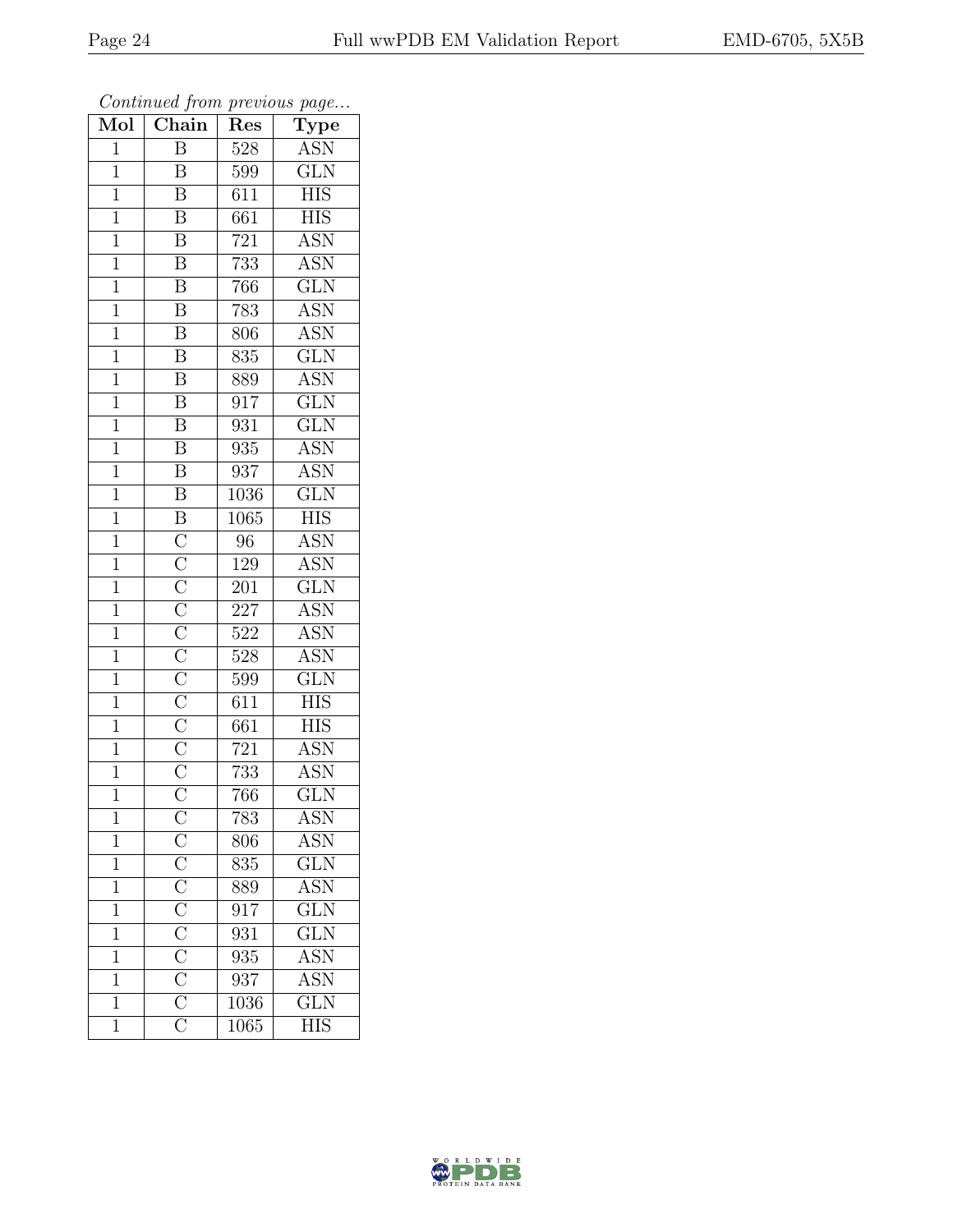#### 5.3.3 RNA (i)

There are no RNA molecules in this entry.

#### 5.4 Non-standard residues in protein, DNA, RNA chains  $(i)$

There are no non-standard protein/DNA/RNA residues in this entry.

#### 5.5 Carbohydrates  $(i)$

There are no monosaccharides in this entry.

#### 5.6 Ligand geometry  $(i)$

There are no ligands in this entry.

#### 5.7 Other polymers  $(i)$

There are no such residues in this entry.

#### 5.8 Polymer linkage issues  $(i)$

There are no chain breaks in this entry.

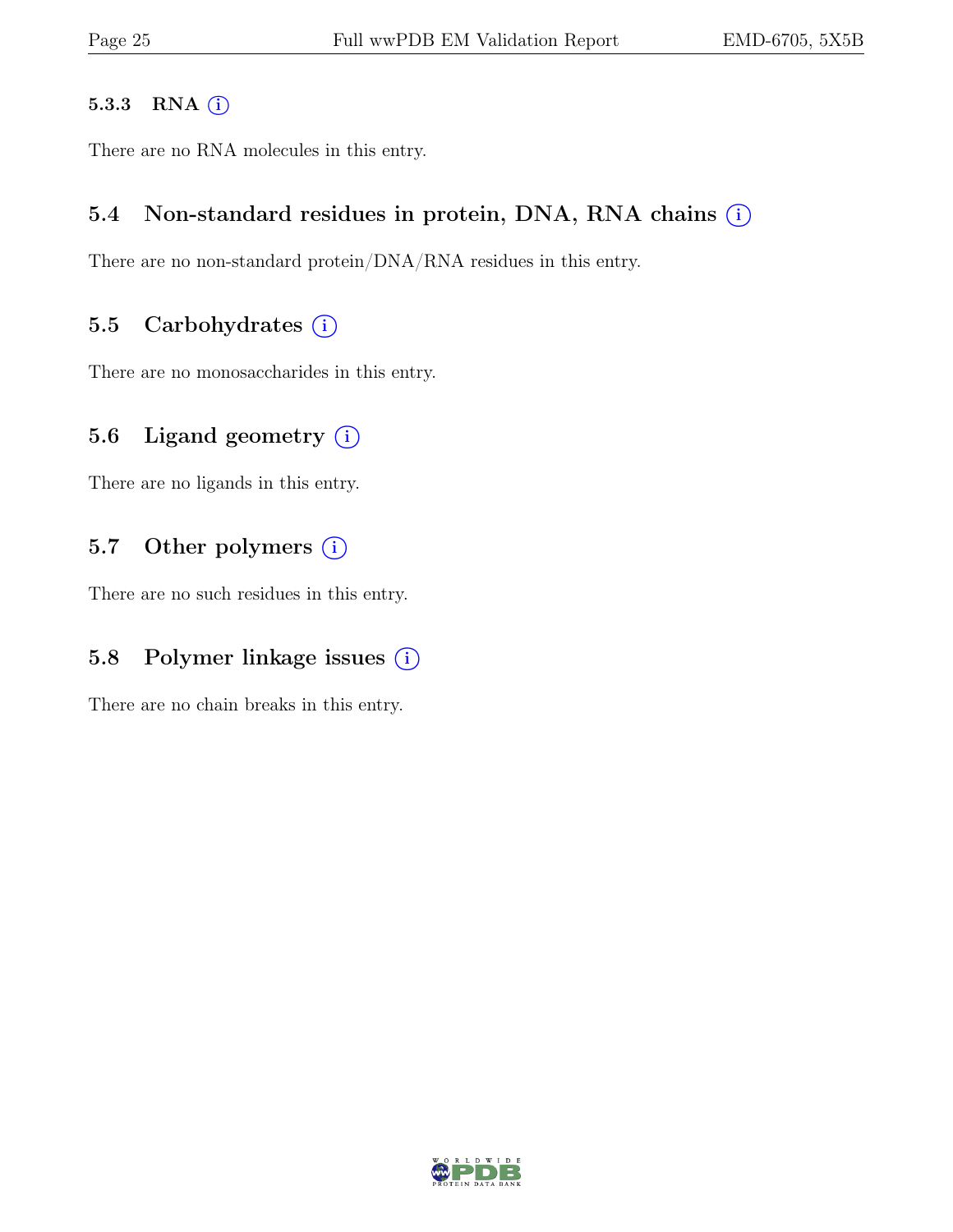# 6 Map visualisation  $(i)$

This section contains visualisations of the EMDB entry EMD-6705. These allow visual inspection of the internal detail of the map and identification of artifacts.

No raw map or half-maps were deposited for this entry and therefore no images, graphs, etc. pertaining to the raw map can be shown.

### 6.1 Orthogonal projections  $(i)$

#### 6.1.1 Primary map



The images above show the map projected in three orthogonal directions.

#### 6.2 Central slices  $(i)$

#### 6.2.1 Primary map



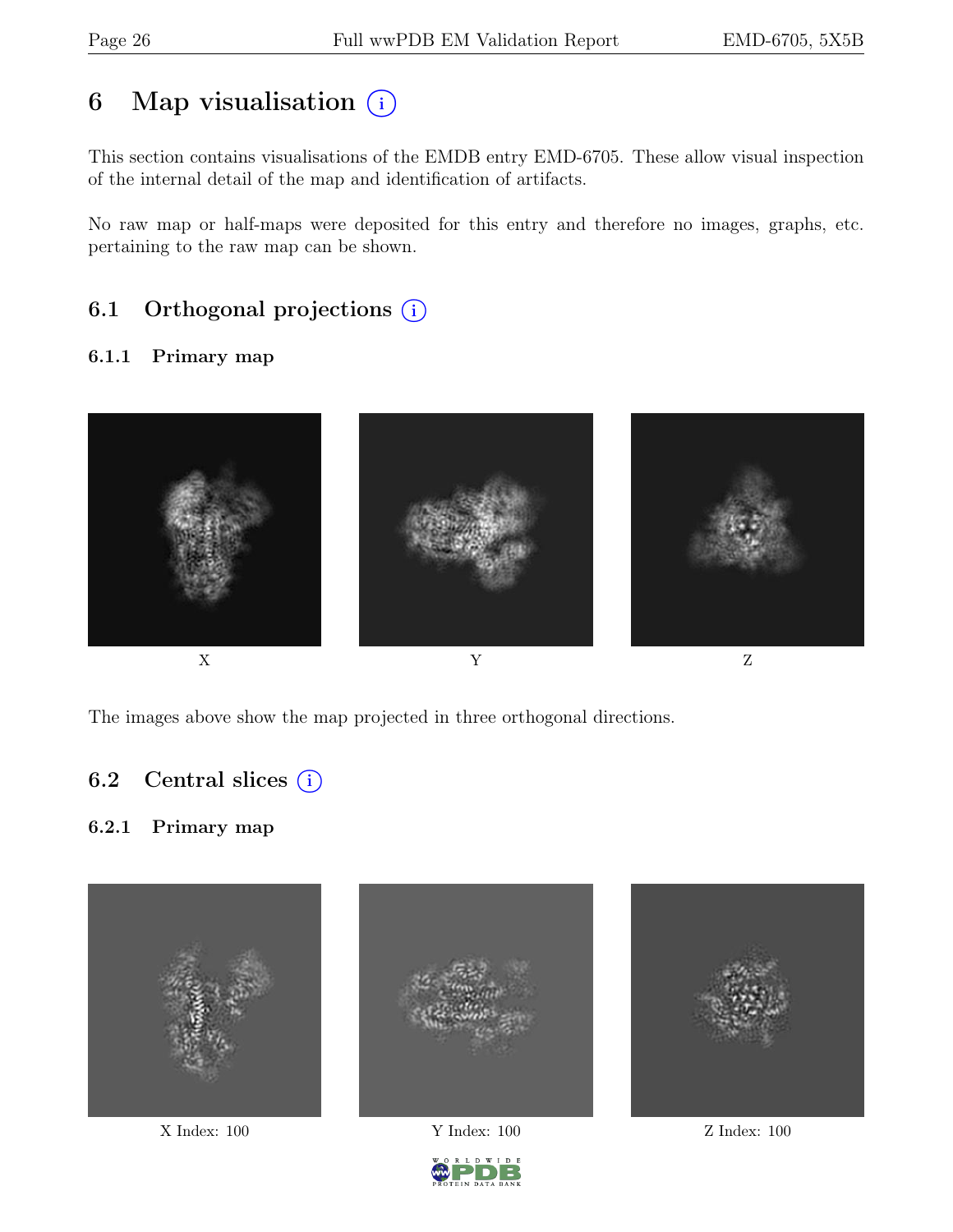The images above show central slices of the map in three orthogonal directions.

#### 6.3 Largest variance slices  $(i)$

#### 6.3.1 Primary map



The images above show the largest variance slices of the map in three orthogonal directions.

### 6.4 Orthogonal surface views  $(i)$

#### 6.4.1 Primary map



The images above show the 3D surface view of the map at the recommended contour level 0.0407. These images, in conjunction with the slice images, may facilitate assessment of whether an appropriate contour level has been provided.

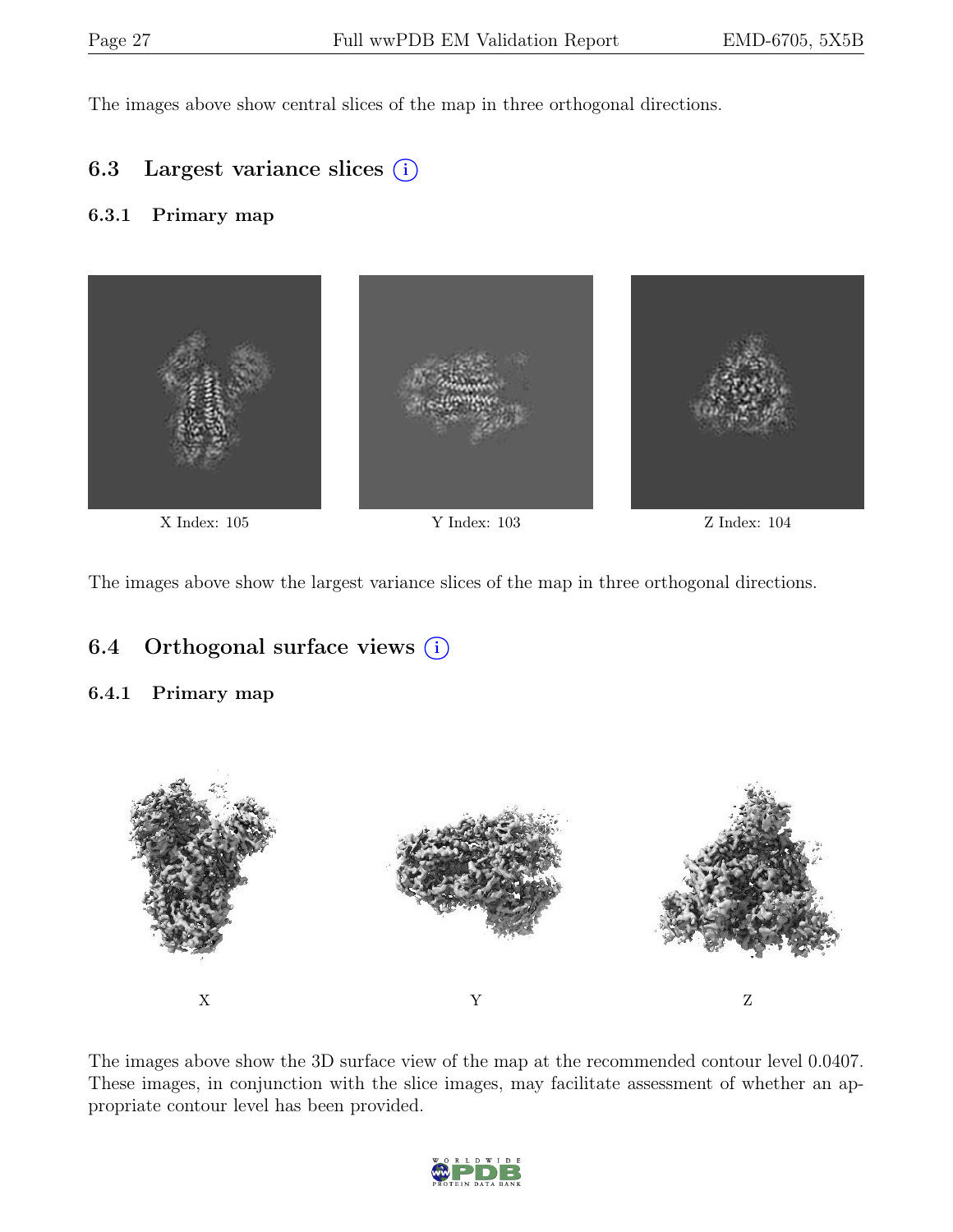## 6.5 Mask visualisation  $(i)$

This section was not generated. No masks/segmentation were deposited.

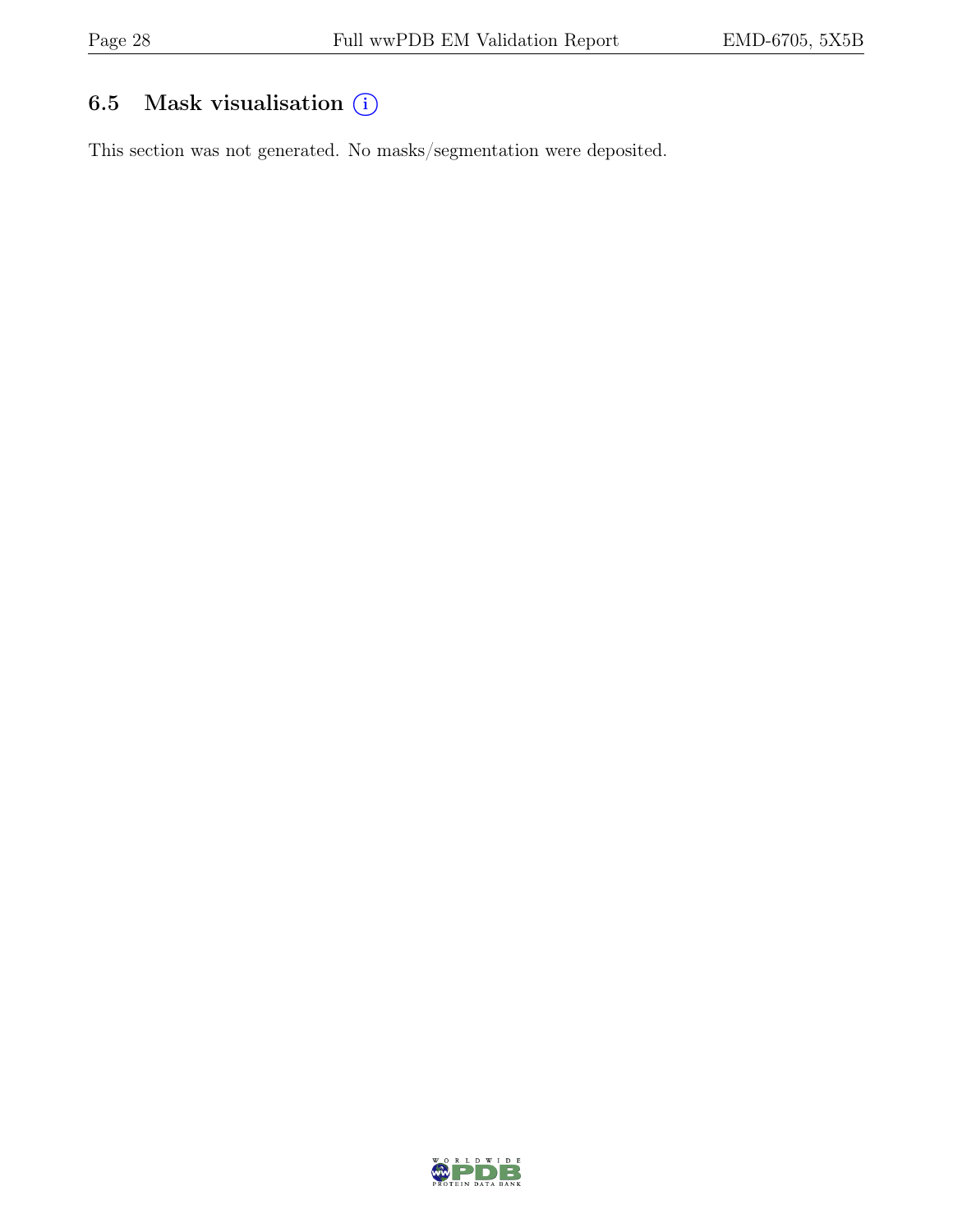# 7 Map analysis (i)

This section contains the results of statistical analysis of the map.

### 7.1 Map-value distribution  $(i)$



The map-value distribution is plotted in 128 intervals along the x-axis. The y-axis is logarithmic. A spike in this graph at zero usually indicates that the volume has been masked.

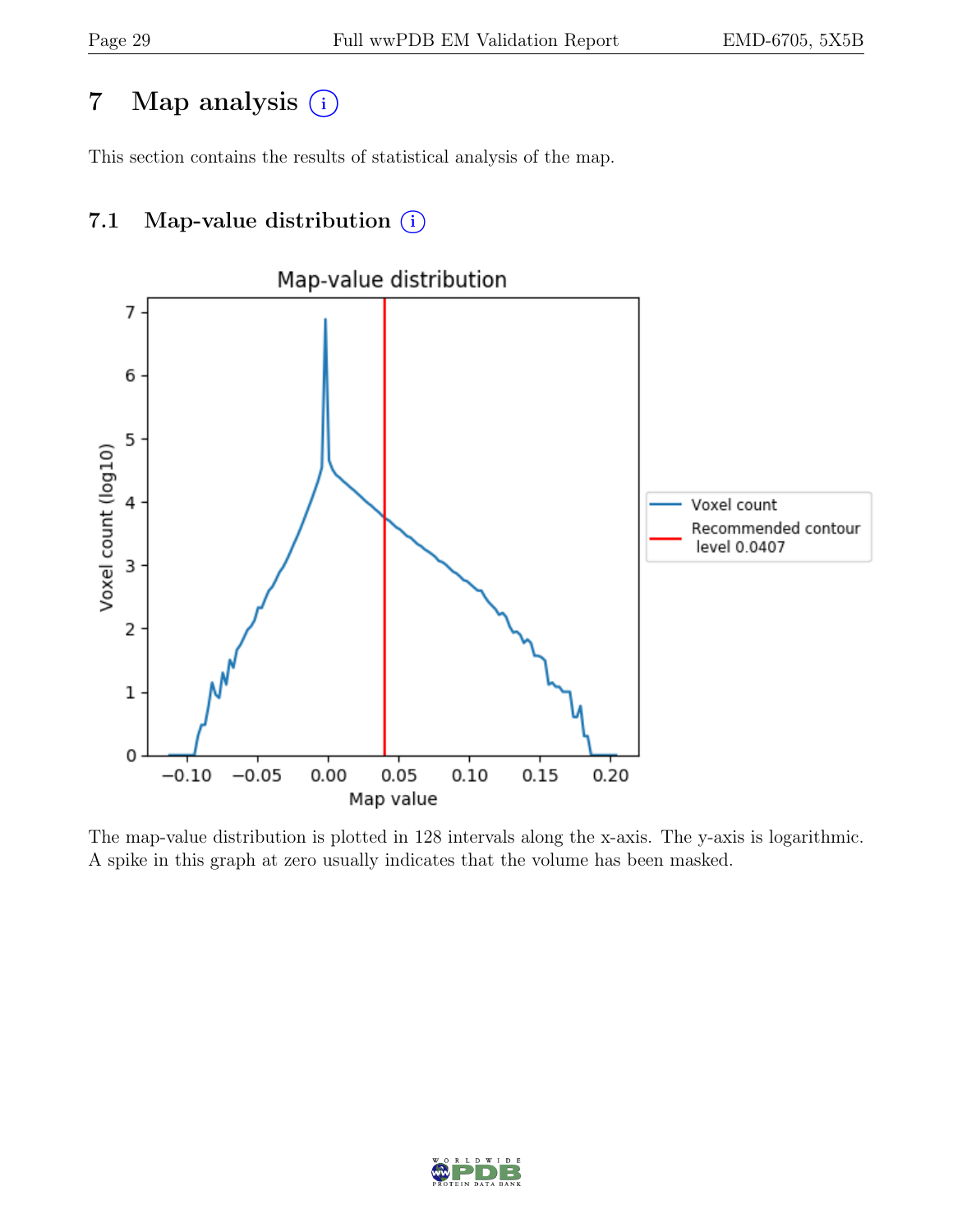### 7.2 Volume estimate  $(i)$



The volume at the recommended contour level is  $124 \text{ nm}^3$ ; this corresponds to an approximate mass of 112 kDa.

The volume estimate graph shows how the enclosed volume varies with the contour level. The recommended contour level is shown as a vertical line and the intersection between the line and the curve gives the volume of the enclosed surface at the given level.

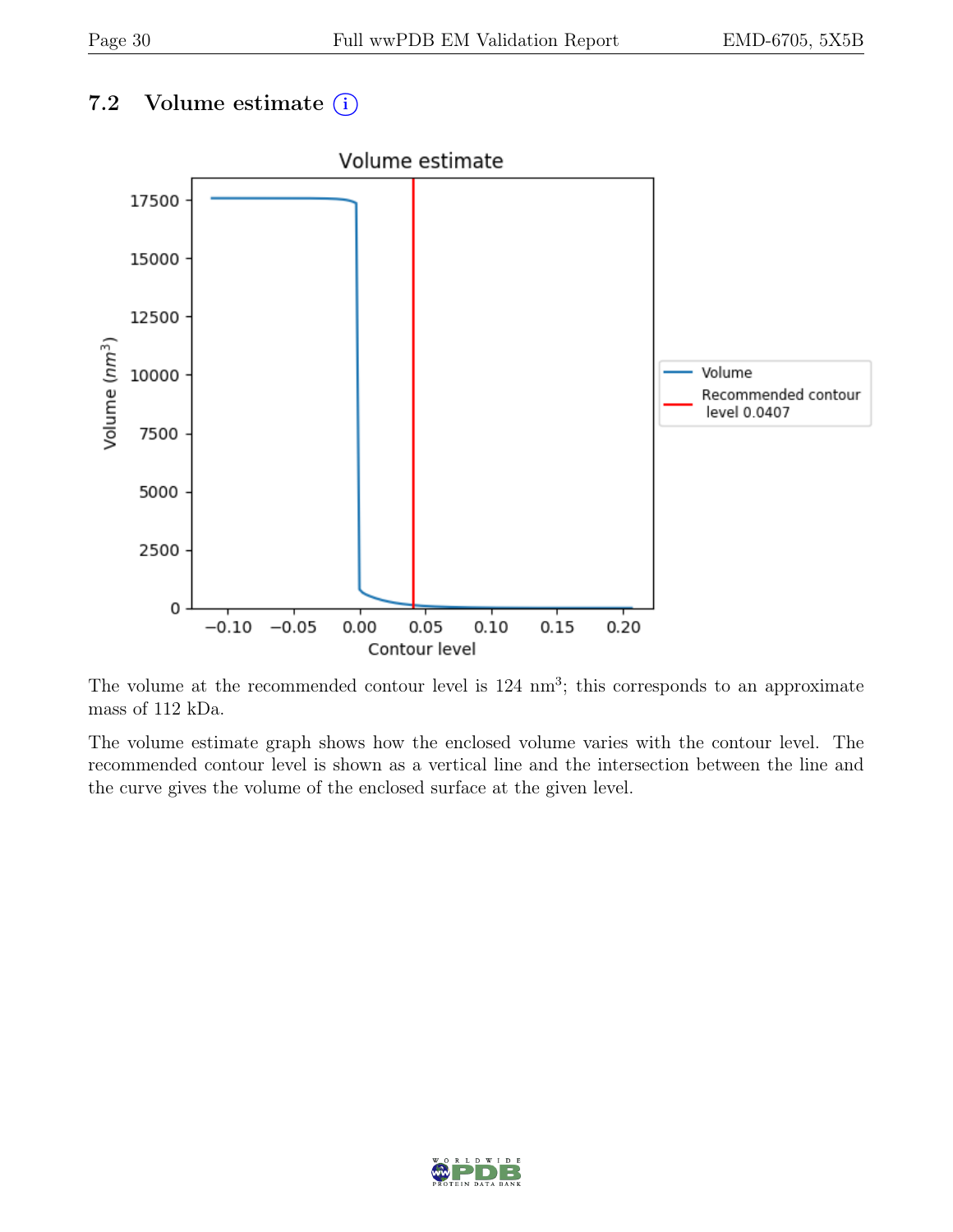### 7.3 Rotationally averaged power spectrum  $(i)$



\*Reported resolution corresponds to spatial frequency of 0.270 Å<sup>-1</sup>

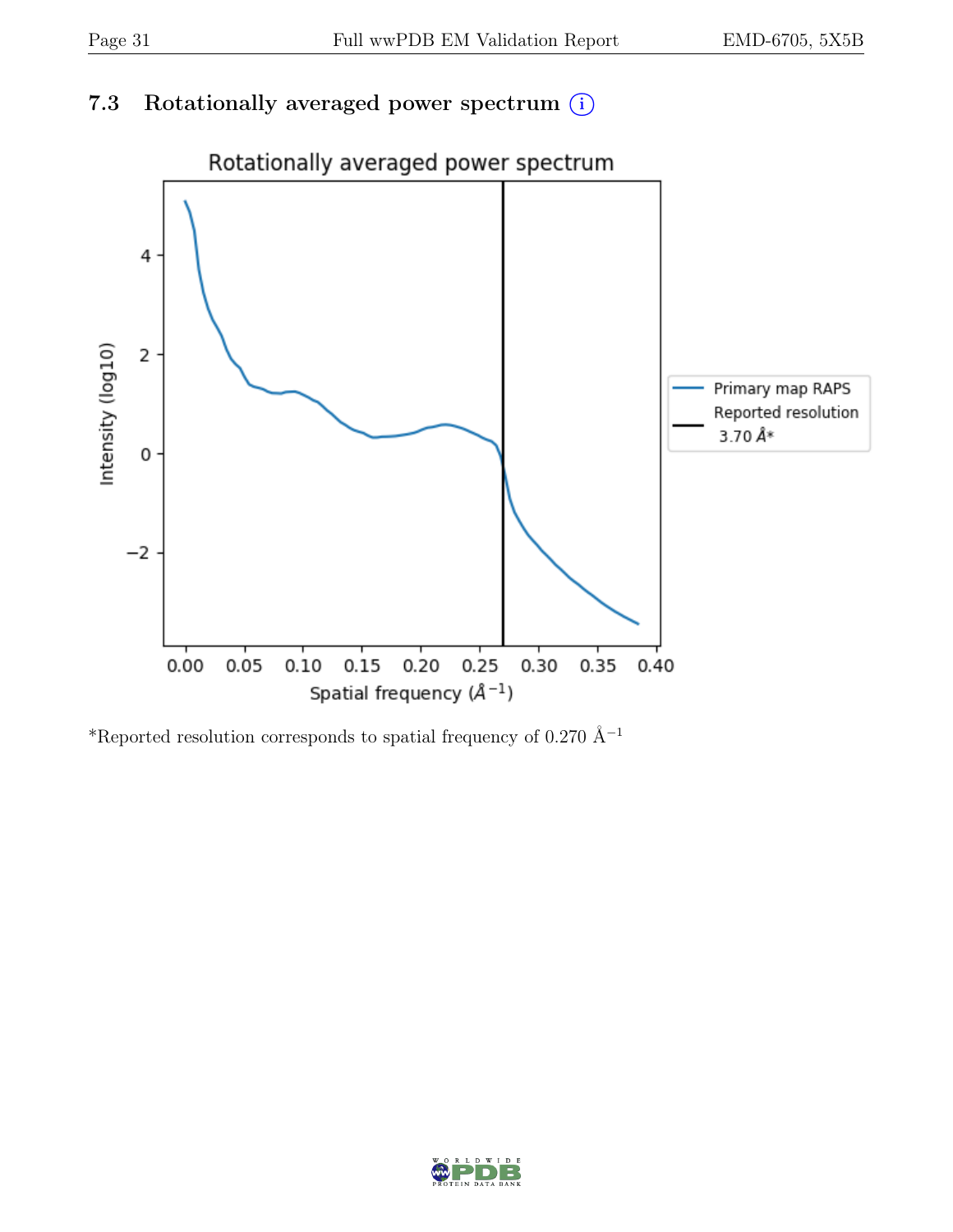## 8 Fourier-Shell correlation (i)

Fourier-Shell Correlation (FSC) is the most commonly used method to estimate the resolution of single-particle and subtomogram-averaged maps. The shape of the curve depends on the imposed symmetry, mask and whether or not the two 3D reconstructions used were processed from a common reference. The reported resolution is shown as a black line. A curve is displayed for the half-bit criterion in addition to lines showing the 0.143 gold standard cut-off and 0.5 cut-off.

#### 8.1 FSC  $(i)$



\*Reported resolution corresponds to spatial frequency of 0.270 Å<sup>-1</sup>

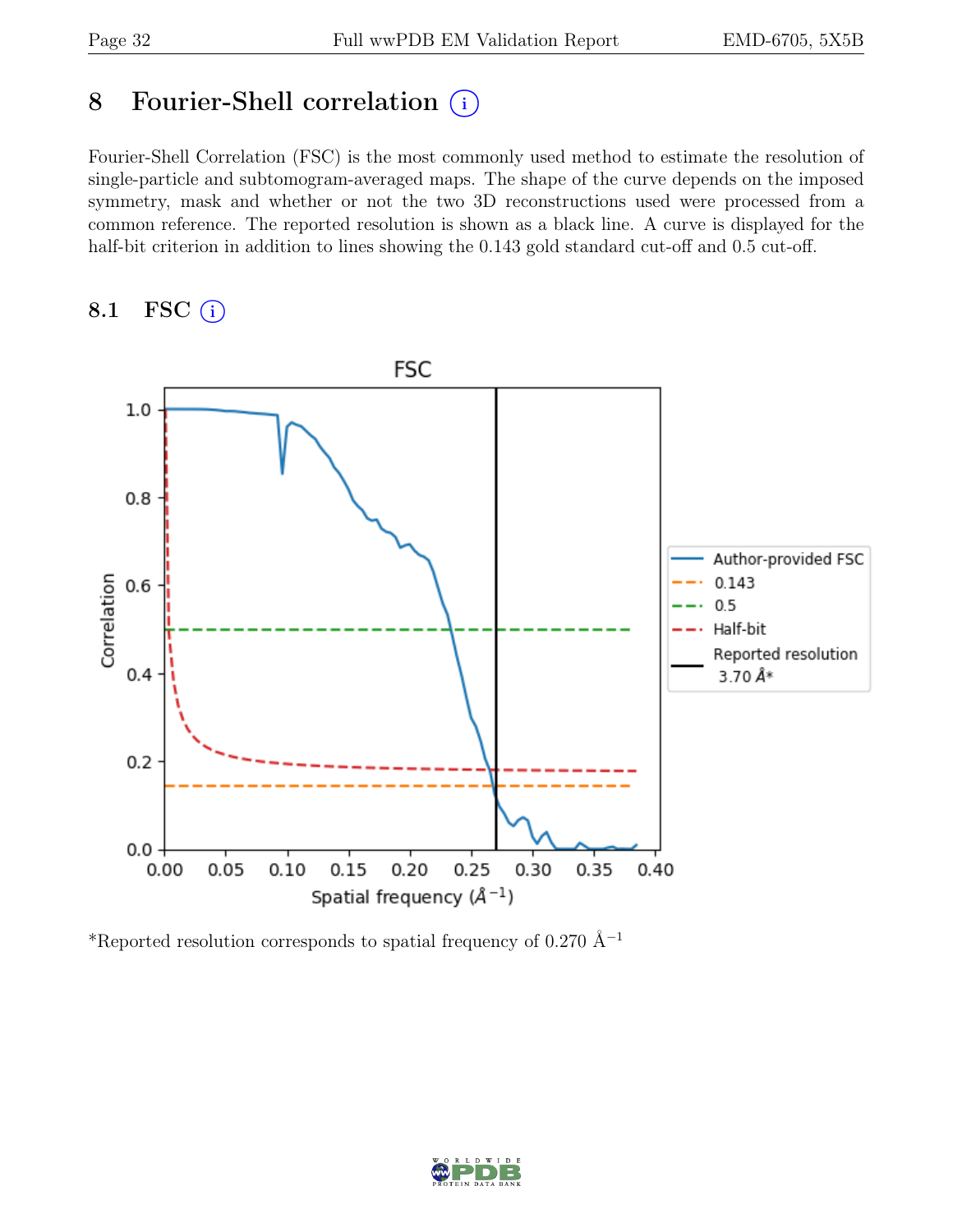## 8.2 Resolution estimates  $\overline{()}$

| Resolution estimate $(\AA)$ | Estimation criterion (FSC cut-off) |      |          |  |
|-----------------------------|------------------------------------|------|----------|--|
|                             | 0.143                              | 0.5  | Half-bit |  |
| Reported by author          | 3.70                               |      |          |  |
| Author-provided FSC curve   | 3.79                               | 4.36 | 3.83     |  |
| $Calculated*$               |                                    |      |          |  |

\*Resolution estimate based on FSC curve calculated by comparison of deposited half-maps.

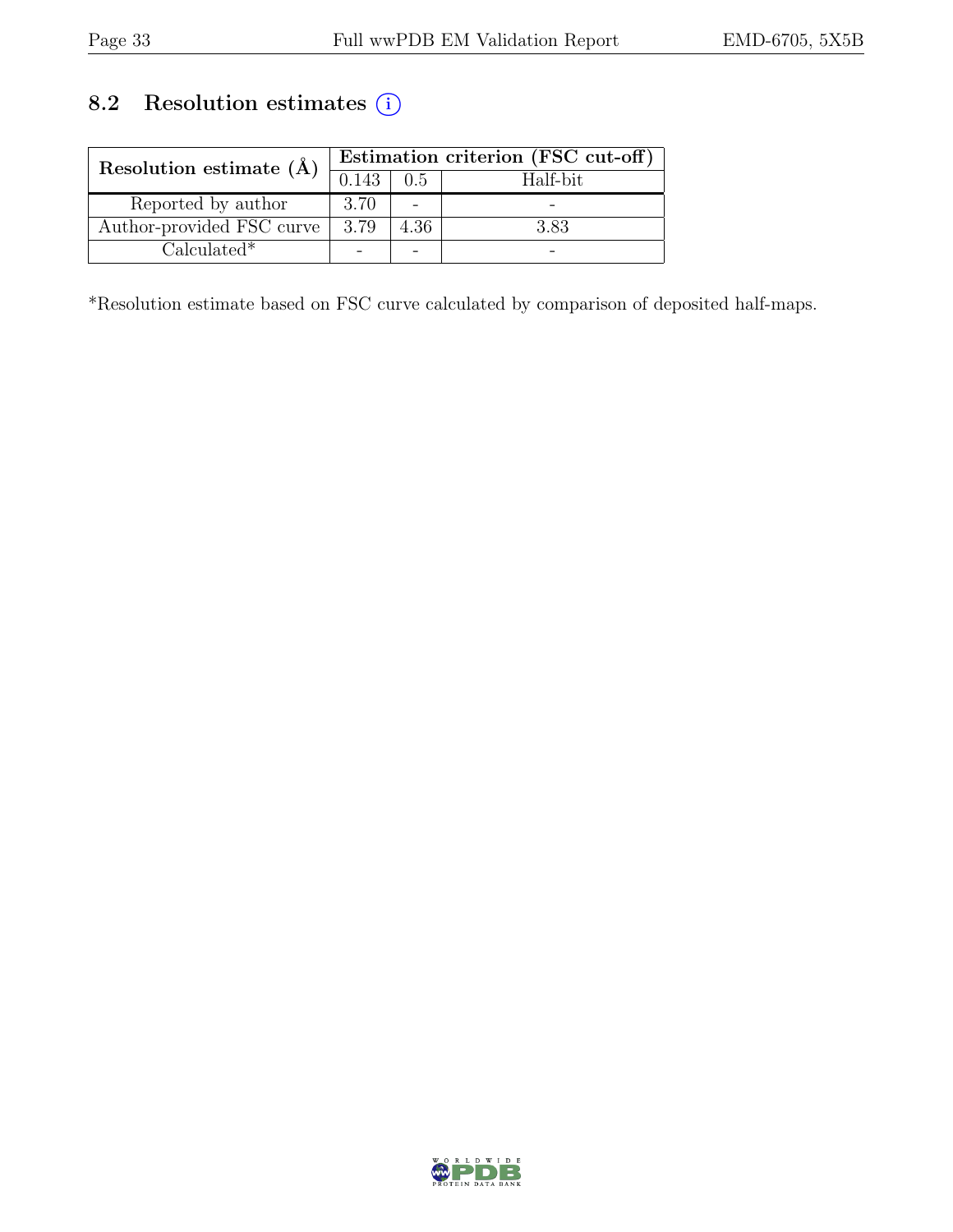## 9 Map-model fit  $(i)$

This section contains information regarding the fit between EMDB map EMD-6705 and PDB model 5X5B. Per-residue inclusion information can be found in section [3](#page-3-0) on page [4.](#page-3-0)

### 9.1 Map-model overlay (i)



The images above show the 3D surface view of the map at the recommended contour level 0.0407 at 50% transparency in yellow overlaid with a ribbon representation of the model coloured in blue. These images allow for the visual assessment of the quality of fit between the atomic model and the map.